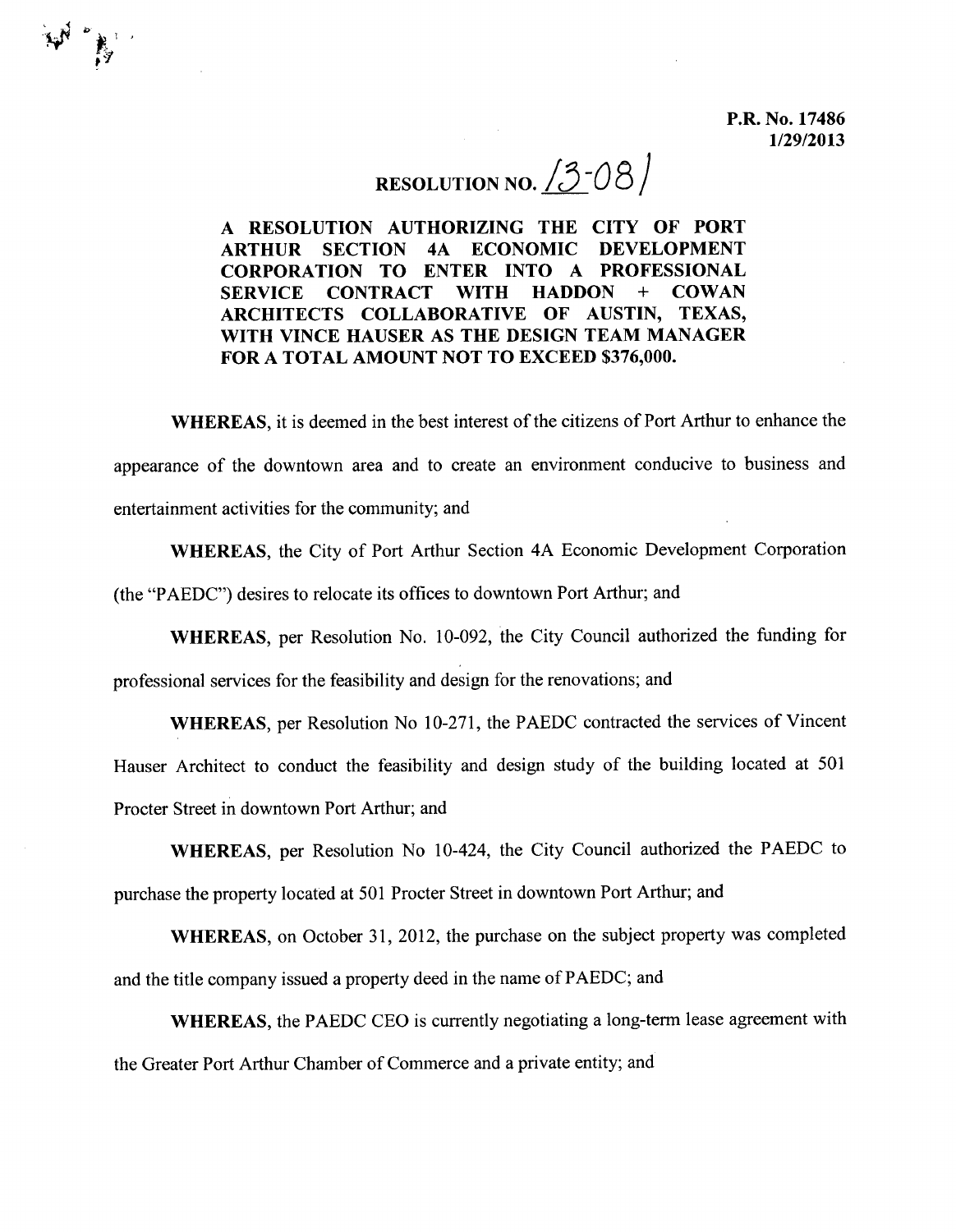

**WHEREAS,** per Resolution No 12-614, the City Council authorized the PAEDC to pursue the building development plan to retrofit the property at 501 Procter based upon the cost estimated attached hereto as **Exhibit** "A"; and

**WHEREAS,** per Resolution No 12-614, the City Council further authorized to proceed with the procurement process for the following projects of which the costs shall not exceed \$500,000.00:

- a. Asbestos abatement;
- b. Preliminary demolition;
- c. Architectural and engineering services; and

**WHEREAS,** at a special Board meeting on January 28, 2013, the PAEDC Board of Directors voted to enter into a professional service contract with Haddon + Cowan Architects Collaborative of Austin, Texas, with Vince Hauser as the design team manager attached hereto as **Exhibit** "B"; and

**WHEREAS,** at the special Board meeting on January 28, 2013, the PAEDC Board of Directors also voted that the amount of the contract shall not exceed \$326,000 and the reimbursable expenses shall not exceed \$50,000 (the total contract cost shall not exceed \$376,000).

**NOW THEREFORE, BE IT RESOLVED BY THE CITY COUNCIL OF THE CITY OF PORT ARTHUR, TEXAS:**

**Section 1.** That the facts and opinions in the preamble are true and correct.

**Section 2.** That the City Council authorizes the PAEDC to enter into a professional services contract with Haddon + Cowan Architects Collaborative of Austin, Texas, with Vince Hauser as the design team manager, in substantially the same form as Exhibit "B."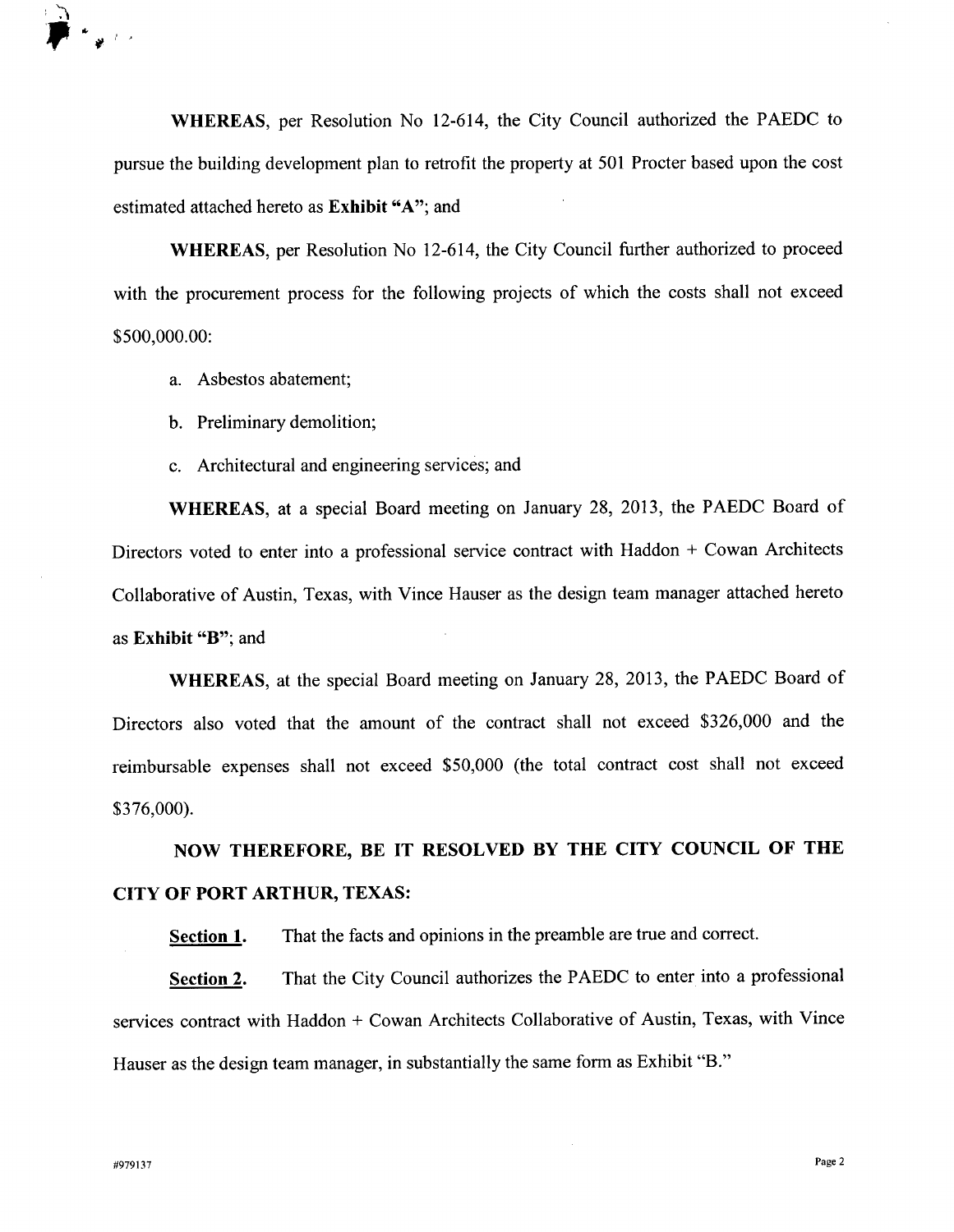**<u>Section 3.</u>** That the City Council authorizes the amount of this contract shall not exceed \$326,000 and the reimbursable expenses shall not exceed \$50,000 (the total contract cost shall not exceed \$376,000).

**Section 4.** That a copy of the caption of this Resolution be spread upon the Minutes of the City Council.

**READ, ADOPTED AND APPROVED** on this  $\frac{\sqrt{2}}{2}$  day of  $\frac{\sqrt{2}}{2}$  A.D., 2013,

at a Meeting of the City Council of the City of Port Arthur, Texas, by the following vote:

AYES: Mayor Councilmembers  $\sqrt$ 

**NOES:** 

**Deloris "Bobbie" Prince, Mayor** 

ATTEST:

Sherri Bellard, City Secretary

**APPROVED**  $\beta$  et it rp

**Floyd Batiste, PAEDC CEO**

*..11 .* :t \ i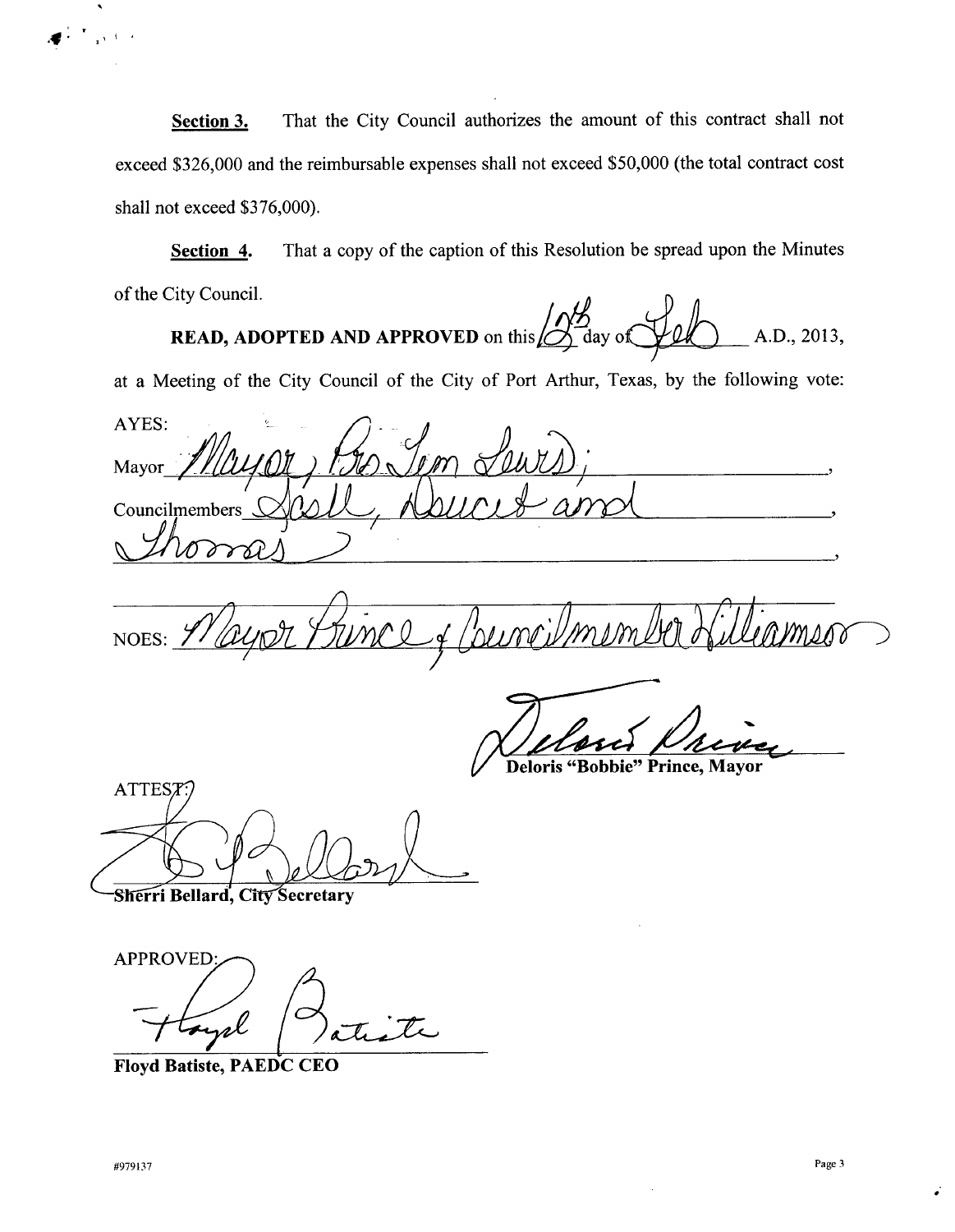APPROVED AS TO FORM:

*-II.* 'J <sup>1</sup> " )

**Guy N. Goodson, PAEDC Attorney**

APPROVED AS TO FORM:

 $\sqrt{\text{Valecia R}}$ . Tizeno, City Attorney

 $\sim 10$ 

 $\ddot{\phantom{0}}$ 

 $\mathcal{A}$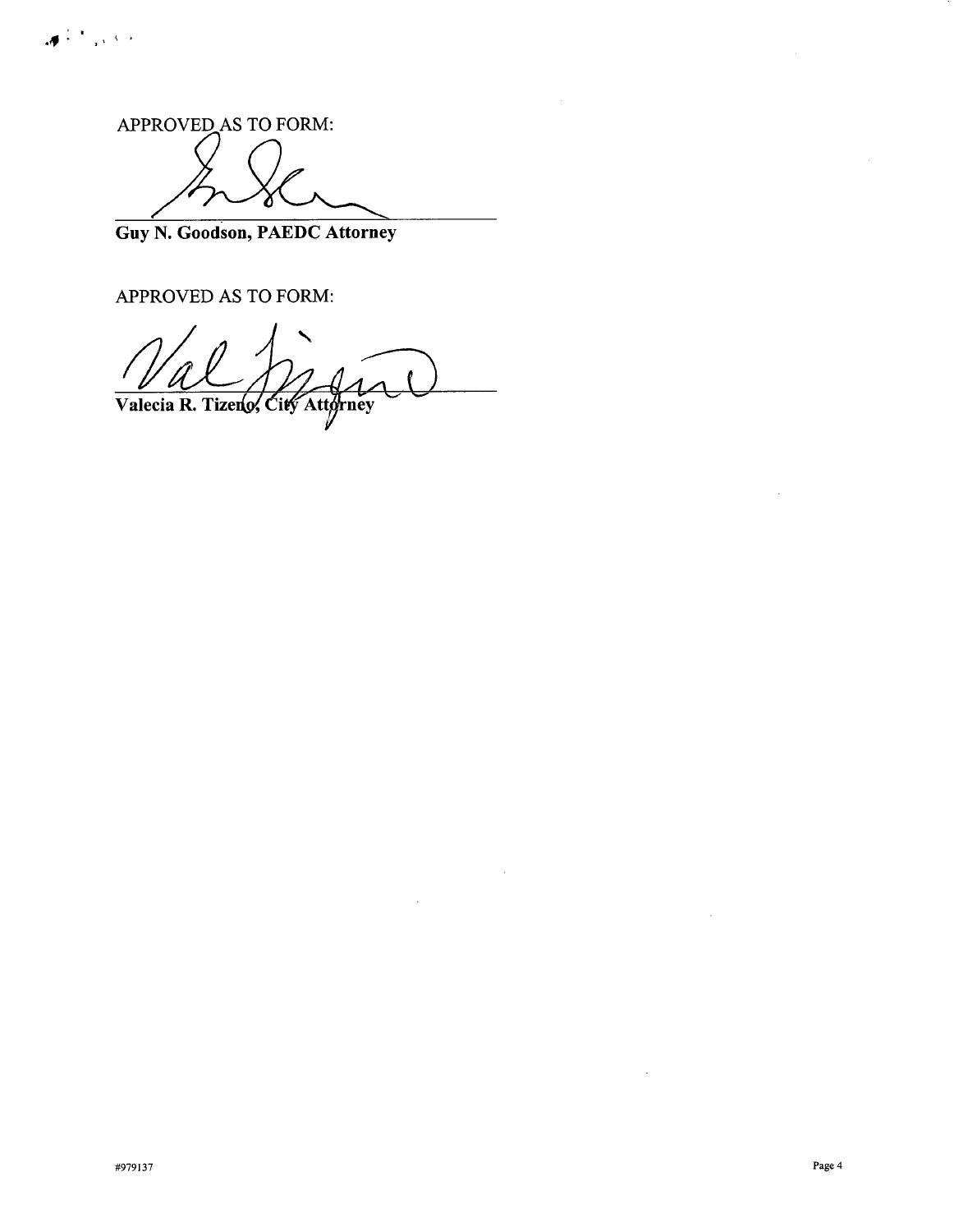# **EXHIBIT "A"**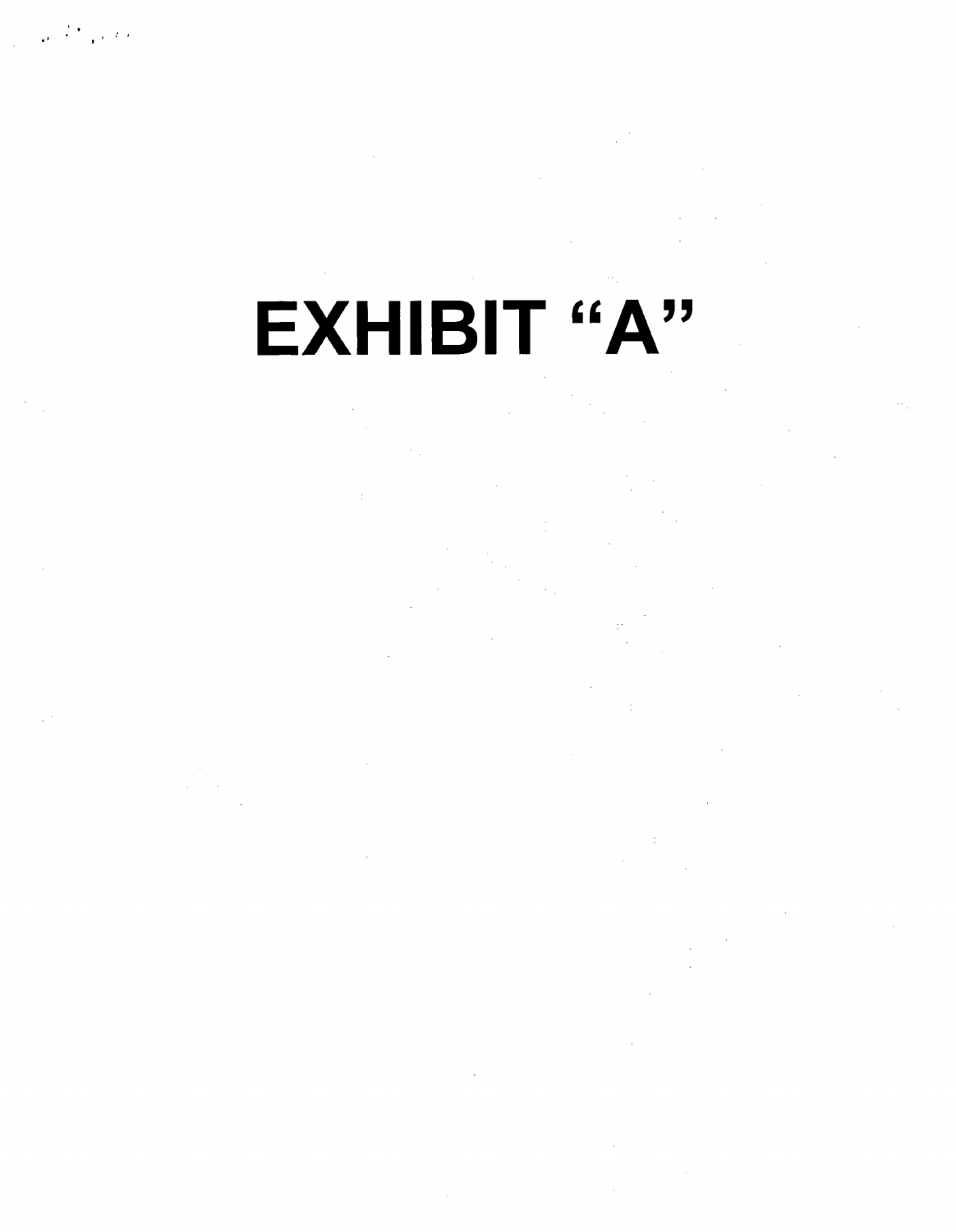## NMTC Sources and Uses Notes

While the New Market Tax Credit Program is tool for revitalization, it is not a guaranteed program and there are upfront costs associated with it such as:

- Legal  $\mathbb{Z}^{\mathbb{Z}}$
- Audits
- CDEAM Fee
- Put Reserve

In regards to the rehabilitation project at 501 Proctor St, the costs associated with using NMTC are as follows:

- Legal: \$200,000
- IF Audit: \$65,421
- Audit Fee: \$78,321
- CDEAM Fee: \$138,425
- Put Reserve: \$63,549  $\omega$

\$545,716 is the estimated cost associated with accessing \$1,337,153 in NMTC equity. All costs are included in the development budget and not taken out of operations.

 $\bar{z}$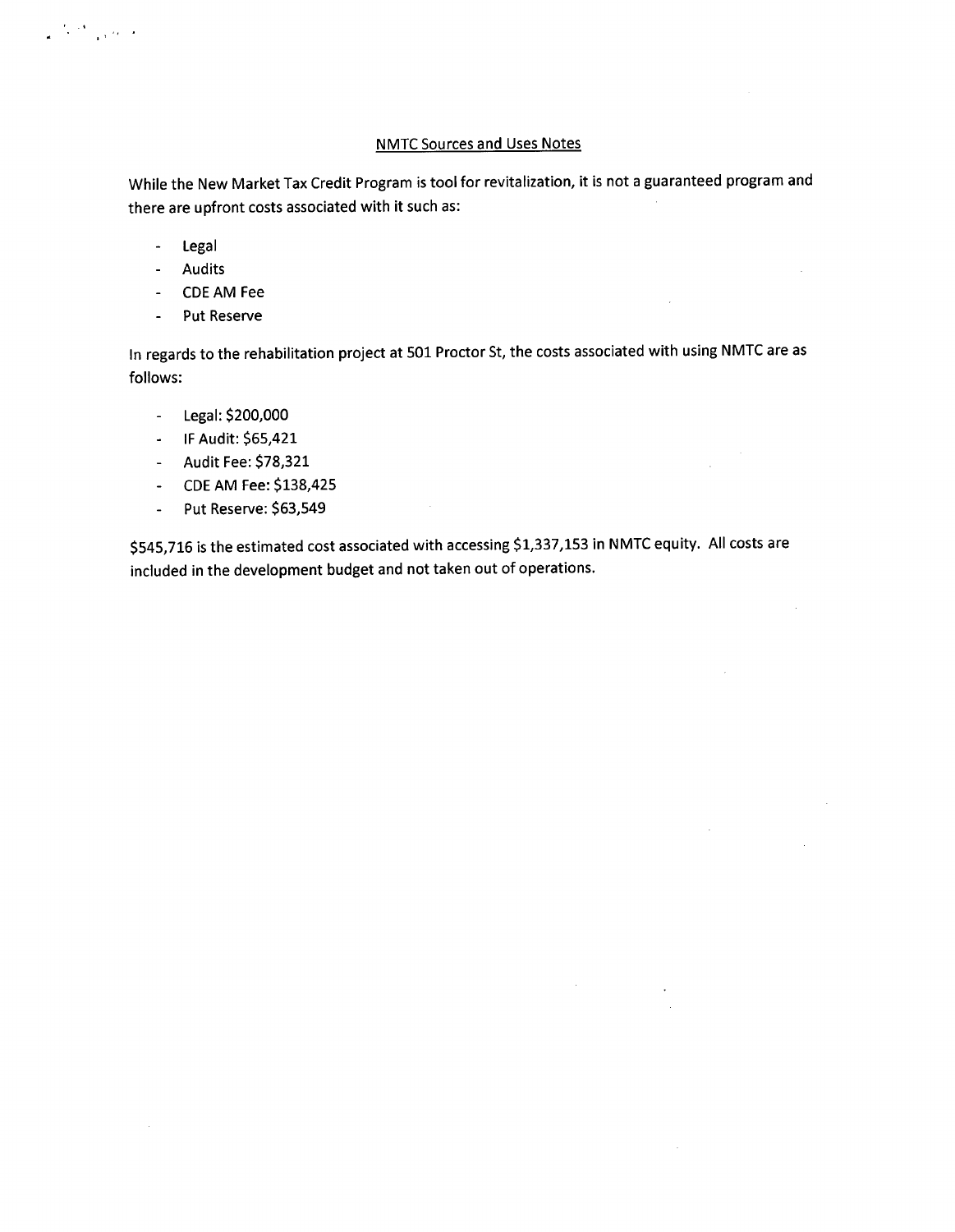$\sim 10$ 

 $\label{eq:2.1} \frac{1}{2} \sum_{i=1}^n \frac{1}{2} \sum_{j=1}^n \frac{1}{2} \sum_{j=1}^n \frac{1}{2} \sum_{j=1}^n \frac{1}{2} \sum_{j=1}^n \frac{1}{2} \sum_{j=1}^n \frac{1}{2} \sum_{j=1}^n \frac{1}{2} \sum_{j=1}^n \frac{1}{2} \sum_{j=1}^n \frac{1}{2} \sum_{j=1}^n \frac{1}{2} \sum_{j=1}^n \frac{1}{2} \sum_{j=1}^n \frac{1}{2} \sum_{j=1}^n \frac{$ 

 $\mathcal{L}^{\text{max}}_{\text{max}}$ 

 $\hat{\mathcal{F}}$ 

| Sources                   |           | <b>Uses</b>                    |           |
|---------------------------|-----------|--------------------------------|-----------|
| 1/O Loan - PAEDC          | 4,066,847 | Acquisition                    | 200,000   |
| I/O Loan - NMTC Equity    | 1,283,667 | Site Improvements              | 27,500    |
| Deferred Loan - NDC       | 53,486    | Construction                   | 4,011,811 |
|                           |           | Professional Fees              | 489,982   |
|                           |           | <b>Construction Finance</b>    | 76,395    |
|                           |           | <b>Permanent Finance</b>       |           |
|                           |           | Soft Costs                     | 6,000     |
|                           |           | Reserves                       | 46,596    |
|                           |           | Legal                          | 200,000   |
|                           |           | IF Audit                       | 65,421    |
|                           |           | <b>Audit Fee</b>               | 78,321    |
|                           |           | CDE AM Fee                     | 138,425   |
|                           |           | Put Reserve                    | 63,549    |
| Total Development Sources | 5,404,000 | <b>Total Development Costs</b> | 5,404,000 |

 $\mathcal{L}^{\text{max}}_{\text{max}}$  , where  $\mathcal{L}^{\text{max}}_{\text{max}}$ 

 $\gamma_{\rm{max}}$ 

 $\label{eq:2.1} \frac{1}{\sqrt{2}}\int_{\mathbb{R}^3}\frac{1}{\sqrt{2}}\left(\frac{1}{\sqrt{2}}\right)^2\left(\frac{1}{\sqrt{2}}\right)^2\left(\frac{1}{\sqrt{2}}\right)^2\left(\frac{1}{\sqrt{2}}\right)^2\left(\frac{1}{\sqrt{2}}\right)^2.$ 

 $\mathcal{A}^{\mathcal{A}}$ 

| <b>NMTC Equity</b>        |           | <b>NMTC Costs</b>       |         |
|---------------------------|-----------|-------------------------|---------|
| II/O Loan - NMTC Equity   | 1,283,667 | Legal                   | 200,000 |
| Deferred Loan - NDC       | 53,486    | IF Audit                | 65,421  |
| Total NMTC Equity         | 1,337,153 | <b>Audit Fee</b>        | 78,321  |
|                           |           | <b>CDE AM Fee</b>       | 138,425 |
|                           |           | <b>Put Reserve</b>      | 63,549  |
|                           |           | <b>Total NMTC Costs</b> | 545,716 |
| <b>NMTC</b> Equity        | 1,337,153 |                         |         |
| <b>INMTC Cost</b>         | 545,716   |                         |         |
| <b>INet NMTC Proceeds</b> | 791,437   |                         |         |

 $\label{eq:2.1} \frac{d\mathbf{r}}{dt} = \frac{1}{2} \left[ \frac{d\mathbf{r}}{dt} + \frac{d\mathbf{r}}{dt} \right] \mathbf{r} + \frac{d\mathbf{r}}{dt} \mathbf{r} + \frac{d\mathbf{r}}{dt} \mathbf{r} + \frac{d\mathbf{r}}{dt} \mathbf{r} + \frac{d\mathbf{r}}{dt} \mathbf{r} + \frac{d\mathbf{r}}{dt} \mathbf{r} + \frac{d\mathbf{r}}{dt} \mathbf{r} + \frac{d\mathbf{r}}{dt} \mathbf{r} + \frac{d\mathbf{r}}$ 

 $\hat{\mathcal{L}}$ 

 $\label{eq:2.1} \frac{1}{\sqrt{2}}\int_{\mathbb{R}^3}\frac{1}{\sqrt{2}}\left(\frac{1}{\sqrt{2}}\right)^2\frac{1}{\sqrt{2}}\left(\frac{1}{\sqrt{2}}\right)^2\frac{1}{\sqrt{2}}\left(\frac{1}{\sqrt{2}}\right)^2\frac{1}{\sqrt{2}}\left(\frac{1}{\sqrt{2}}\right)^2.$ 

 $\mathcal{L}^{\text{max}}_{\text{max}}$ 

 $\label{eq:2} \begin{split} \frac{1}{\sqrt{2}}\frac{1}{\sqrt{2}}\frac{1}{\sqrt{2}}\frac{1}{\sqrt{2}}\frac{1}{\sqrt{2}}\frac{1}{\sqrt{2}}\frac{1}{\sqrt{2}}\frac{1}{\sqrt{2}}\frac{1}{\sqrt{2}}\frac{1}{\sqrt{2}}\frac{1}{\sqrt{2}}\frac{1}{\sqrt{2}}\frac{1}{\sqrt{2}}\frac{1}{\sqrt{2}}\frac{1}{\sqrt{2}}\frac{1}{\sqrt{2}}\frac{1}{\sqrt{2}}\frac{1}{\sqrt{2}}\frac{1}{\sqrt{2}}\frac{1}{\sqrt{2}}\frac{1}{\sqrt{$ 

 $\sim 0.1$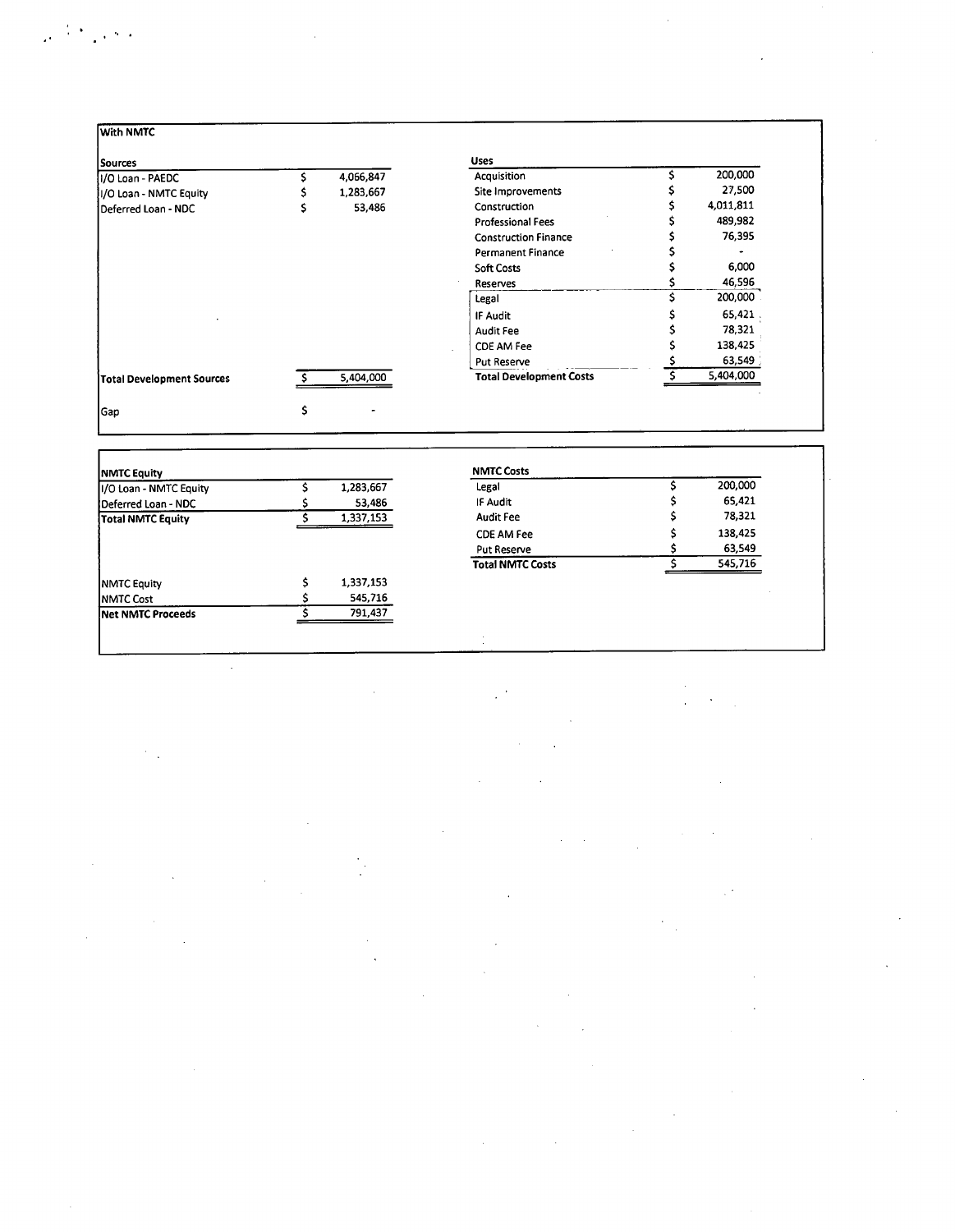| W/O NMTC                         |           |                                |           |
|----------------------------------|-----------|--------------------------------|-----------|
| Sources                          |           | <b>Uses</b>                    |           |
| I/O Loan - PAEDC                 | 4,858,284 | Acquisition                    | 200,000   |
|                                  |           | Site Improvements              | 27,500    |
|                                  |           | Construction                   | 4,011,811 |
|                                  |           | Professional Fees              | 489,982   |
|                                  |           | <b>Construction Finance</b>    | 76,395    |
|                                  |           | <b>Permanent Finance</b>       |           |
|                                  |           | Soft Costs                     | 6,000     |
|                                  |           | Reserves                       | 46,596    |
| <b>Total Development Sources</b> | 4,858,284 | <b>Total Development Costs</b> | 4,858,284 |

 $\label{eq:2.1} \frac{1}{\sqrt{2}}\int_{0}^{\infty}\frac{1}{\sqrt{2\pi}}\left(\frac{1}{\sqrt{2\pi}}\int_{0}^{\infty}\frac{1}{\sqrt{2\pi}}\left(\frac{1}{\sqrt{2\pi}}\right)\frac{1}{\sqrt{2\pi}}\right)\frac{d\theta}{\sqrt{2\pi}}\,d\theta.$ 

 $\label{eq:2.1} \frac{1}{\sqrt{2}}\int_{\mathbb{R}^3}\frac{1}{\sqrt{2}}\left(\frac{1}{\sqrt{2}}\right)^2\frac{1}{\sqrt{2}}\left(\frac{1}{\sqrt{2}}\right)^2\frac{1}{\sqrt{2}}\left(\frac{1}{\sqrt{2}}\right)^2\frac{1}{\sqrt{2}}\left(\frac{1}{\sqrt{2}}\right)^2\frac{1}{\sqrt{2}}\left(\frac{1}{\sqrt{2}}\right)^2\frac{1}{\sqrt{2}}\frac{1}{\sqrt{2}}\frac{1}{\sqrt{2}}\frac{1}{\sqrt{2}}\frac{1}{\sqrt{2}}\frac{1}{\sqrt{2}}$ 

 $\label{eq:2.1} \frac{1}{\sqrt{2}}\int_{\mathbb{R}^3}\frac{1}{\sqrt{2}}\left(\frac{1}{\sqrt{2}}\right)^2\frac{1}{\sqrt{2}}\left(\frac{1}{\sqrt{2}}\right)^2\frac{1}{\sqrt{2}}\left(\frac{1}{\sqrt{2}}\right)^2\frac{1}{\sqrt{2}}\left(\frac{1}{\sqrt{2}}\right)^2\frac{1}{\sqrt{2}}\left(\frac{1}{\sqrt{2}}\right)^2\frac{1}{\sqrt{2}}\frac{1}{\sqrt{2}}\frac{1}{\sqrt{2}}\frac{1}{\sqrt{2}}\frac{1}{\sqrt{2}}\frac{1}{\sqrt{2}}$ 

 $\label{eq:2.1} \frac{1}{\sqrt{2}}\int_{\mathbb{R}^3}\frac{1}{\sqrt{2}}\left(\frac{1}{\sqrt{2}}\right)^2\left(\frac{1}{\sqrt{2}}\right)^2\left(\frac{1}{\sqrt{2}}\right)^2\left(\frac{1}{\sqrt{2}}\right)^2\left(\frac{1}{\sqrt{2}}\right)^2\left(\frac{1}{\sqrt{2}}\right)^2.$ 

 $\label{eq:2.1} \frac{1}{\sqrt{2}}\int_{\mathbb{R}^3}\frac{1}{\sqrt{2}}\left(\frac{1}{\sqrt{2}}\right)^2\frac{1}{\sqrt{2}}\left(\frac{1}{\sqrt{2}}\right)^2\frac{1}{\sqrt{2}}\left(\frac{1}{\sqrt{2}}\right)^2\frac{1}{\sqrt{2}}\left(\frac{1}{\sqrt{2}}\right)^2\frac{1}{\sqrt{2}}\left(\frac{1}{\sqrt{2}}\right)^2\frac{1}{\sqrt{2}}\frac{1}{\sqrt{2}}\frac{1}{\sqrt{2}}\frac{1}{\sqrt{2}}\frac{1}{\sqrt{2}}\frac{1}{\sqrt{2}}$ 

 $\label{eq:2.1} \frac{1}{\sqrt{2}}\left(\frac{1}{\sqrt{2}}\right)^{2} \left(\frac{1}{\sqrt{2}}\right)^{2} \left(\frac{1}{\sqrt{2}}\right)^{2} \left(\frac{1}{\sqrt{2}}\right)^{2} \left(\frac{1}{\sqrt{2}}\right)^{2} \left(\frac{1}{\sqrt{2}}\right)^{2} \left(\frac{1}{\sqrt{2}}\right)^{2} \left(\frac{1}{\sqrt{2}}\right)^{2} \left(\frac{1}{\sqrt{2}}\right)^{2} \left(\frac{1}{\sqrt{2}}\right)^{2} \left(\frac{1}{\sqrt{2}}\right)^{2} \left(\$ 

,  $\mathcal{D}_{\text{c}}$  ,  $\mathcal{D}_{\text{c}}$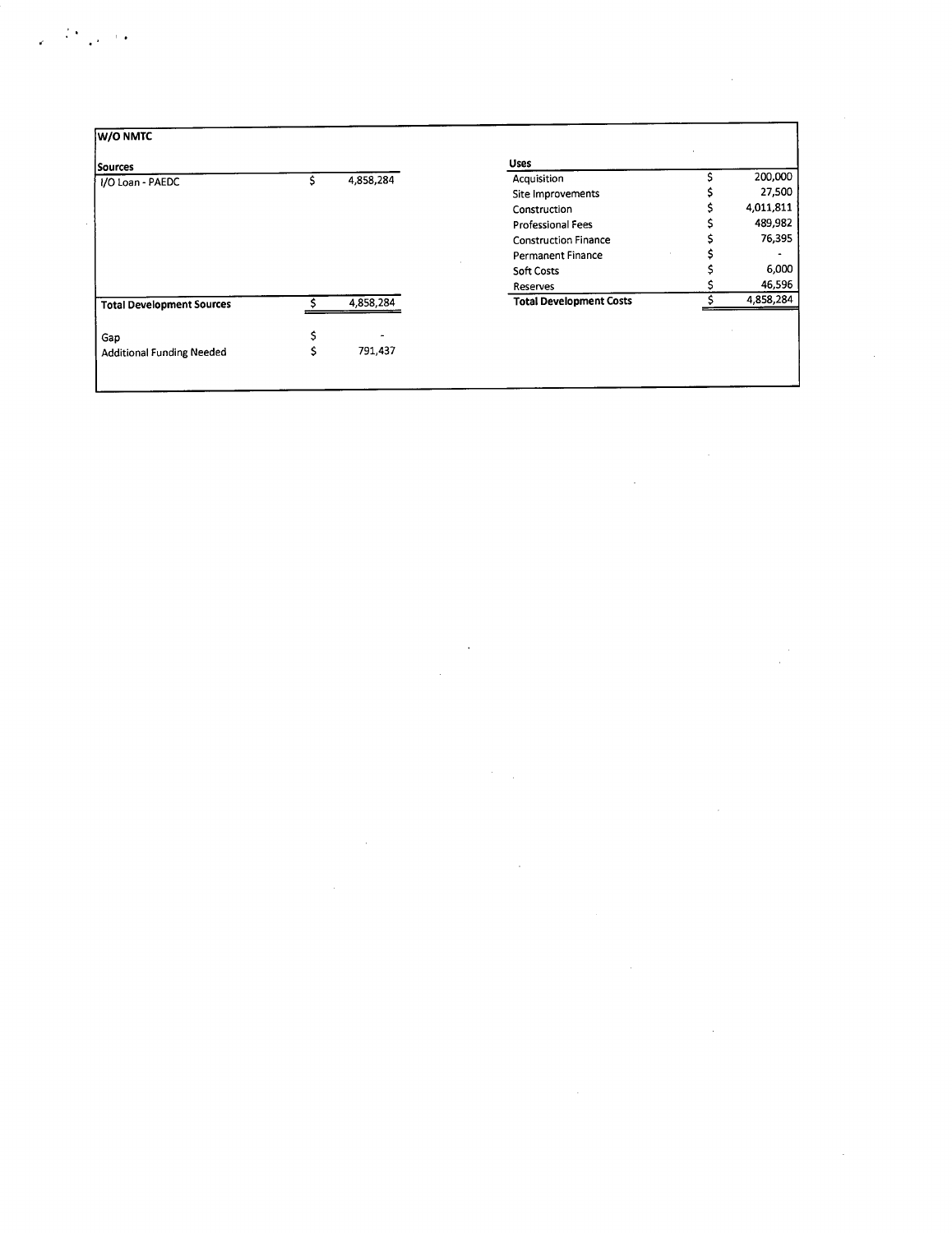### **RTC Sources and Uses Notes**

While the Historic Rehabilitation Tax Credit Program is tool for revitalization on historic properties, it requires compliance with the National Parks Service standards for historic properties and there are ongoing operating costs associated with it such as:

- RTCInvestor Exit Tax or Put
- Annual RTCInvestor Return on Investment  $\mathbb{R}^{\mathbb{Z}^{\times \mathbb{Z}^{\times \mathbb{Z}^{\times \mathbb{Z}^{\times \mathbb{Z}^{\times \mathbb{Z}^{\times \mathbb{Z}^{\times \mathbb{Z}^{\times \mathbb{Z}^{\times \mathbb{Z}^{\times \mathbb{Z}^{\times \mathbb{Z}^{\times \mathbb{Z}^{\times \mathbb{Z}^{\times \mathbb{Z}^{\times \mathbb{Z}^{\times \mathbb{Z}^{\times \mathbb{Z}^{\times \mathbb{Z}^{\times \mathbb{Z}^{\times \mathbb{Z}^{\times \mathbb{Z}^{\times \mathbb{Z}^{\times \mathbb{Z}$
- Administrative Fee

.' ..

Annual Property Taxes (property must owned by a for-profit entity)  $\blacksquare$ 

In regards to the rehabilitation project at 501 Proctor St, the costs associated with using RTC are as follows:

- RTCInvestor Return: 15% of Equity = \$100,065
- RTC Investor Return on Investment:  $3\%$  COC,  $20,013 \times 5$  years = \$100,065
- Administrative Fee:  $$1,000 \times 5$  years =  $5,000$
- Est. Property Taxes on \$3M: \$77,342 a year  $\mathbf{L}^{\text{max}}$

\$591,845 is the estimated cost and ongoing property taxes associated with accessing \$667,116 in RTC equity. Using NMTC will extend the compliance period to seven years bringing the estimated operating cost increase to \$828,583 which is \$161,467 over the \$667,116 in RTC equity.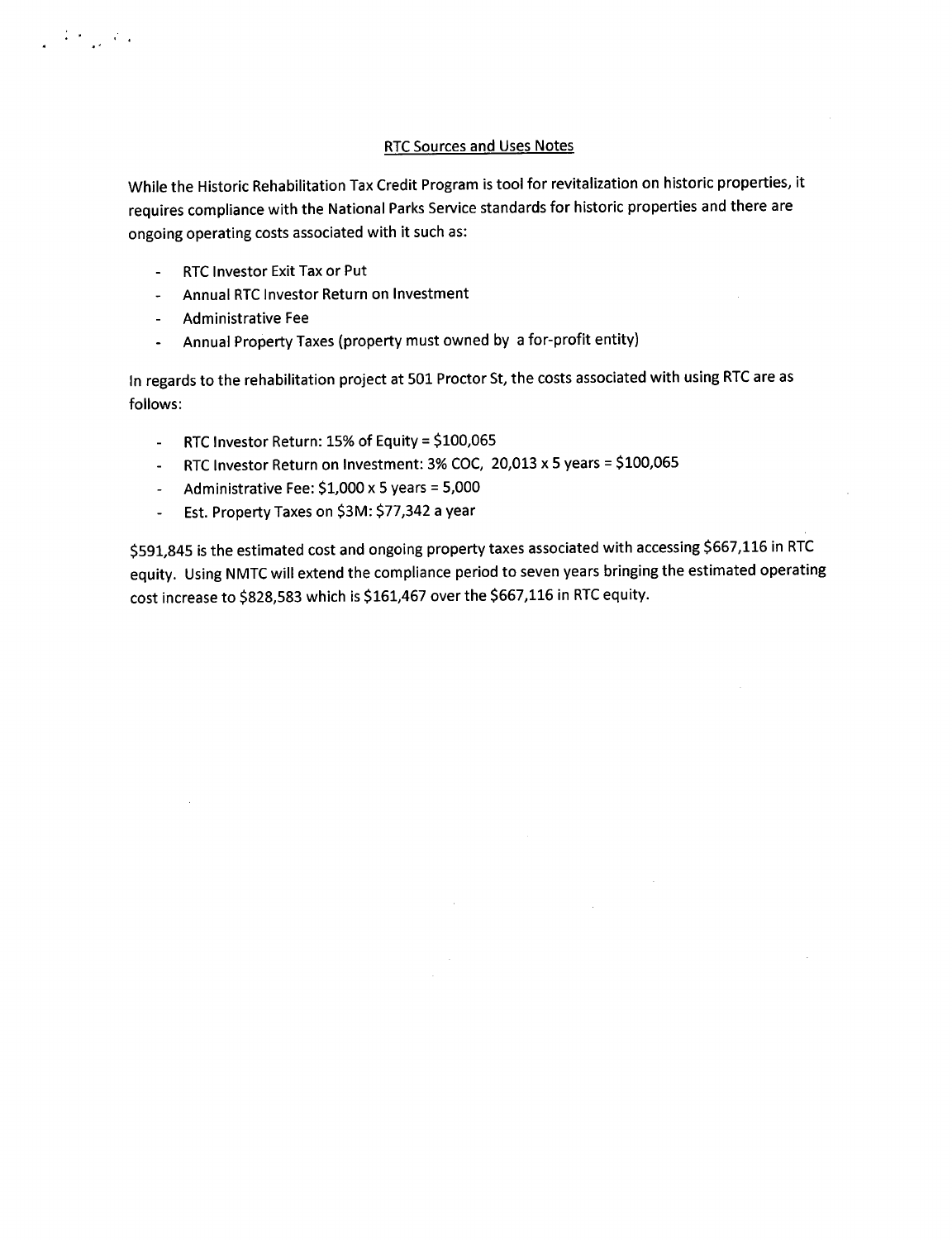| With RTC                         |    |           |                                |    |           |
|----------------------------------|----|-----------|--------------------------------|----|-----------|
| <b>Sources</b>                   |    |           | <b>Uses</b>                    |    |           |
| II/O Loan - PAEDC                |    | 4,211,168 | Acquisition                    |    | 200,000   |
| <b>RTC Equity</b>                | s  | 667,116   | Site Improvements              |    | 27,500    |
|                                  |    |           | Construction                   | Ś. | 4,011,811 |
|                                  |    |           | <b>Professional Fees</b>       | Ś  | 489,982   |
|                                  |    |           | <b>Construction Finance</b>    | \$ | 76,395    |
|                                  |    |           | <b>Permanent Finance</b>       | Ś  |           |
|                                  |    |           | <b>Soft Costs</b>              |    | 26,000    |
|                                  |    |           | Reserves                       |    | 46,596    |
| <b>Total Development Sources</b> |    | 4,878,284 | <b>Total Development Costs</b> |    | 4,878,284 |
|                                  |    |           |                                |    |           |
| Gap                              | \$ |           |                                |    |           |
|                                  |    |           |                                |    |           |
|                                  |    |           |                                |    |           |

 $\label{eq:2.1} \frac{1}{\sqrt{2}}\left(\frac{1}{\sqrt{2}}\right)^{2} \left(\frac{1}{\sqrt{2}}\right)^{2} \left(\frac{1}{\sqrt{2}}\right)^{2} \left(\frac{1}{\sqrt{2}}\right)^{2} \left(\frac{1}{\sqrt{2}}\right)^{2} \left(\frac{1}{\sqrt{2}}\right)^{2} \left(\frac{1}{\sqrt{2}}\right)^{2} \left(\frac{1}{\sqrt{2}}\right)^{2} \left(\frac{1}{\sqrt{2}}\right)^{2} \left(\frac{1}{\sqrt{2}}\right)^{2} \left(\frac{1}{\sqrt{2}}\right)^{2} \left(\$ 

 $\label{eq:2.1} \begin{split} \mathcal{L}_{\text{max}}(\mathbf{r}) = \mathcal{L}_{\text{max}}(\mathbf{r}) \mathcal{L}_{\text{max}}(\mathbf{r}) \mathcal{L}_{\text{max}}(\mathbf{r}) \mathcal{L}_{\text{max}}(\mathbf{r}) \mathcal{L}_{\text{max}}(\mathbf{r}) \mathcal{L}_{\text{max}}(\mathbf{r}) \mathcal{L}_{\text{max}}(\mathbf{r}) \mathcal{L}_{\text{max}}(\mathbf{r}) \mathcal{L}_{\text{max}}(\mathbf{r}) \mathcal{L}_{\text{max}}(\mathbf{r}) \mathcal{L}_{\text{max}}(\mathbf{r}) \$ 

 $\label{eq:2} \mathcal{F}^{\text{max}}_{\text{max}}(\mathcal{L}_{\text{max}}) = 0.1$ 

 $\label{eq:2.1} \frac{1}{\sqrt{2}}\int_{\mathbb{R}^3}\frac{1}{\sqrt{2}}\left(\frac{1}{\sqrt{2}}\right)^2\frac{1}{\sqrt{2}}\left(\frac{1}{\sqrt{2}}\right)^2\frac{1}{\sqrt{2}}\left(\frac{1}{\sqrt{2}}\right)^2\frac{1}{\sqrt{2}}\left(\frac{1}{\sqrt{2}}\right)^2.$ 

وأرادي

 $\mathcal{L}^{\text{max}}_{\text{max}}$  and  $\mathcal{L}^{\text{max}}_{\text{max}}$ 

 $\frac{1}{2} \left( \frac{1}{2} \right)$ 

| <b>Operating Cost Comparison</b>          |  | Year 1  | Year 2                             |                    | Year 3  |            | Year 4  | Year 5  |
|-------------------------------------------|--|---------|------------------------------------|--------------------|---------|------------|---------|---------|
| RTC Investor Ret (15%)                    |  | 20,013  | 20.013                             |                    | 20.013  |            | 20,013  | 20,013  |
| <b>IRTC Investor ROI + Admin</b>          |  | 21,013  | 21,013                             |                    | 21,013  |            | 21,013  | 21,013  |
| <b>Property Taxes</b>                     |  | 77,342  | 77,342                             |                    | 77,342  |            | 77,342  | 77,342  |
| <b>Operating Expenses w RTC</b>           |  | 118,369 | 118,369                            |                    | 118,369 |            | 118,369 | 118,369 |
| <b>RTC Equity</b>                         |  | 667,116 |                                    | <b>RTC Equity</b>  |         |            |         | 667,116 |
| Operating Increase                        |  | 591,845 |                                    | Operating Increase |         |            |         | 828,583 |
| <b>RTC Operating Difference @ 5 years</b> |  | 75,271  | RTC Operating Difference @ 7 years |                    |         | (161, 467) |         |         |

 $\mathcal{L}^{\text{max}}_{\text{max}}$  and  $\mathcal{L}^{\text{max}}_{\text{max}}$ 

 $\mathcal{L}^{\text{max}}_{\text{max}}$  and  $\mathcal{L}^{\text{max}}_{\text{max}}$ 

 $\mathcal{L}^{\pm}$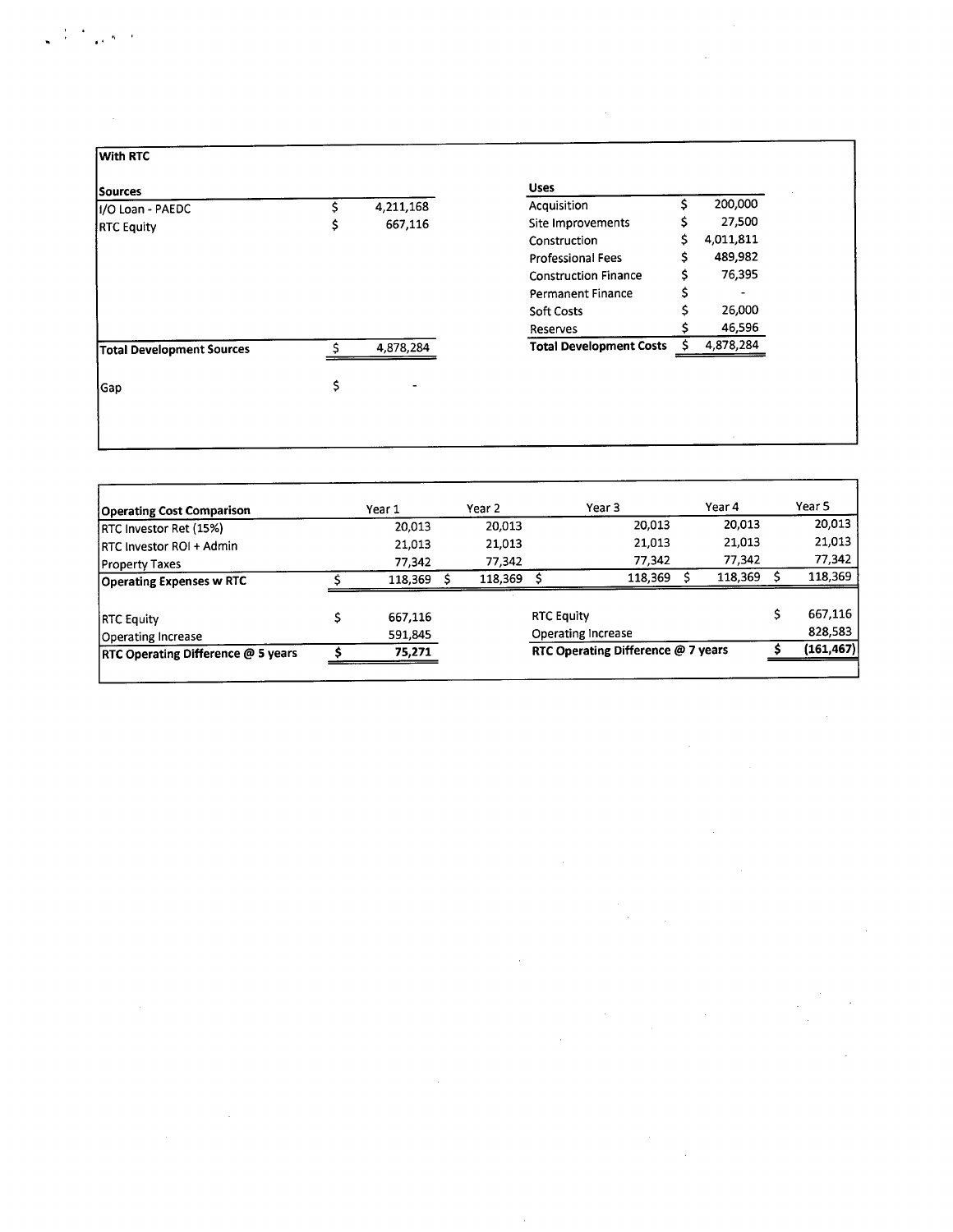## $\label{eq:2} \frac{1}{2} \left( \frac{1}{2} \sum_{i=1}^n \frac{1}{2} \sum_{j=1}^n \frac{1}{2} \sum_{j=1}^n \frac{1}{2} \sum_{j=1}^n \frac{1}{2} \sum_{j=1}^n \frac{1}{2} \sum_{j=1}^n \frac{1}{2} \sum_{j=1}^n \frac{1}{2} \sum_{j=1}^n \frac{1}{2} \sum_{j=1}^n \frac{1}{2} \sum_{j=1}^n \frac{1}{2} \sum_{j=1}^n \frac{1}{2} \sum_{j=1}^n \frac{1}{2} \sum_{j$

| W/O RTC                          |   |           |                                |           |
|----------------------------------|---|-----------|--------------------------------|-----------|
| Sources                          |   |           | <b>Uses</b>                    |           |
| II/O Loan - PAEDC                | Ś | 4,858,284 | Acquisition                    | 200,000   |
|                                  |   |           | Site Improvements              | 27,500    |
|                                  |   |           | Construction                   | 4,011,811 |
|                                  |   |           | <b>Professional Fees</b>       | 489,982   |
|                                  |   |           | <b>Construction Finance</b>    | 76,395    |
|                                  |   |           | Permanent Finance              |           |
|                                  |   |           | Soft Costs                     | 6,000     |
|                                  |   |           | Reserves                       | 46,596    |
| <b>Total Development Sources</b> |   | 4,858,284 | <b>Total Development Costs</b> | 4,858,284 |
| Gap                              |   |           |                                |           |
| <b>Additional Funding Needed</b> | S | 647,116   |                                |           |
|                                  |   |           |                                |           |

 $\mathcal{L}^{\text{max}}_{\text{max}}$  and  $\mathcal{L}^{\text{max}}_{\text{max}}$ 

 $\mathcal{L}(\mathcal{L}(\mathcal{L}))$  and  $\mathcal{L}(\mathcal{L}(\mathcal{L}))$  and  $\mathcal{L}(\mathcal{L}(\mathcal{L}))$  . The contribution of  $\mathcal{L}(\mathcal{L})$ 

 $\mathcal{L}^{\text{max}}_{\text{max}}$  and  $\mathcal{L}^{\text{max}}_{\text{max}}$ 

 $\label{eq:2.1} \frac{1}{\sqrt{2}}\int_{\mathbb{R}^3}\frac{1}{\sqrt{2}}\left(\frac{1}{\sqrt{2}}\right)^2\frac{1}{\sqrt{2}}\left(\frac{1}{\sqrt{2}}\right)^2\frac{1}{\sqrt{2}}\left(\frac{1}{\sqrt{2}}\right)^2\frac{1}{\sqrt{2}}\left(\frac{1}{\sqrt{2}}\right)^2\frac{1}{\sqrt{2}}\left(\frac{1}{\sqrt{2}}\right)^2\frac{1}{\sqrt{2}}\frac{1}{\sqrt{2}}\frac{1}{\sqrt{2}}\frac{1}{\sqrt{2}}\frac{1}{\sqrt{2}}\frac{1}{\sqrt{2}}$ 

 $\mathcal{L}^{\text{max}}_{\text{max}}$ 

 $\label{eq:2.1} \frac{1}{\sqrt{2}}\int_{\mathbb{R}^3}\frac{1}{\sqrt{2}}\left(\frac{1}{\sqrt{2}}\right)^2\frac{1}{\sqrt{2}}\left(\frac{1}{\sqrt{2}}\right)^2\frac{1}{\sqrt{2}}\left(\frac{1}{\sqrt{2}}\right)^2.$ 

 $\label{eq:2.1} \frac{1}{\sqrt{2}}\int_{\mathbb{R}^3}\frac{1}{\sqrt{2}}\left(\frac{1}{\sqrt{2}}\right)^2\frac{1}{\sqrt{2}}\left(\frac{1}{\sqrt{2}}\right)^2\frac{1}{\sqrt{2}}\left(\frac{1}{\sqrt{2}}\right)^2\frac{1}{\sqrt{2}}\left(\frac{1}{\sqrt{2}}\right)^2\frac{1}{\sqrt{2}}\left(\frac{1}{\sqrt{2}}\right)^2\frac{1}{\sqrt{2}}\frac{1}{\sqrt{2}}\frac{1}{\sqrt{2}}\frac{1}{\sqrt{2}}\frac{1}{\sqrt{2}}\frac{1}{\sqrt{2}}$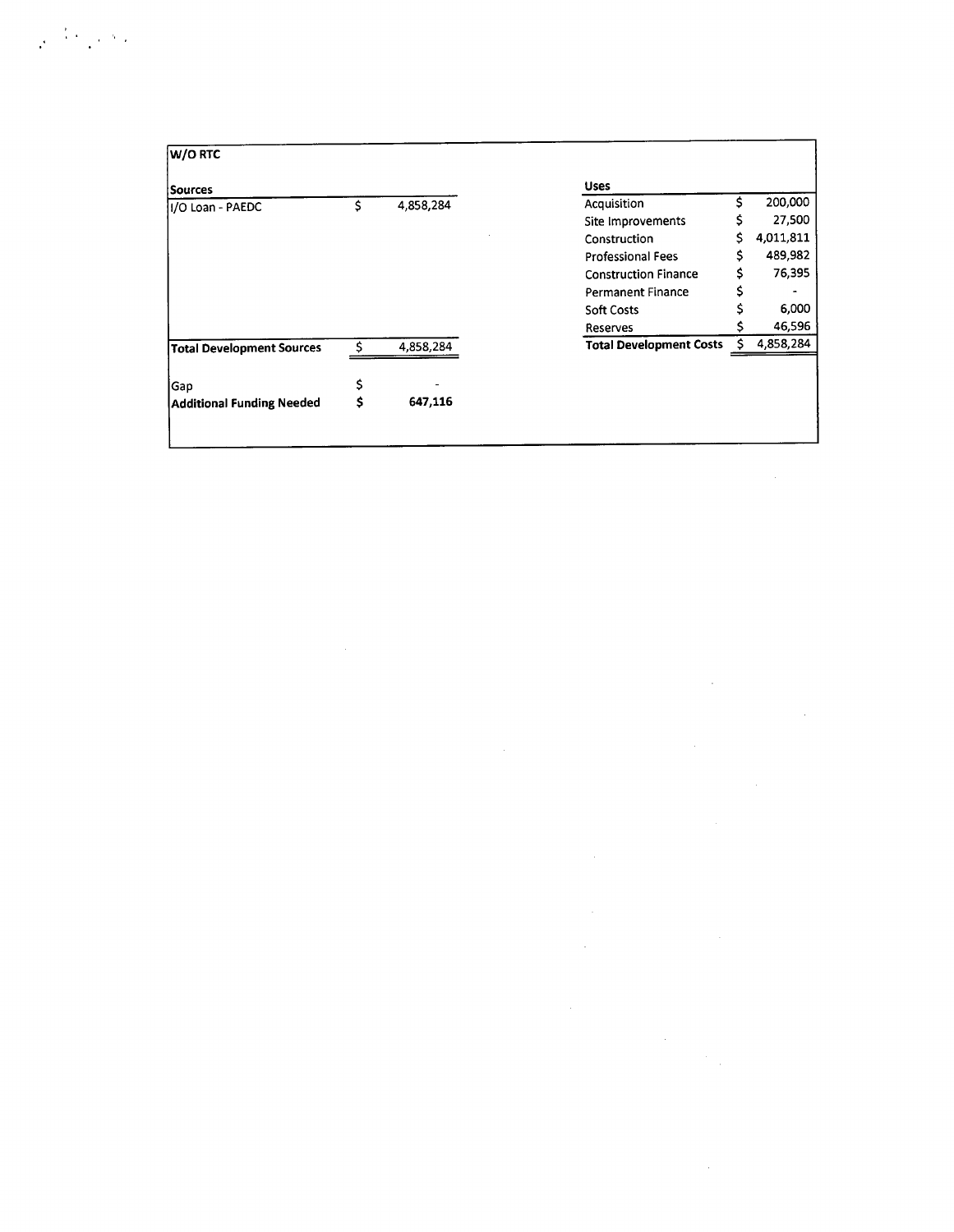# **EXHIBIT "B"**

 $\frac{1}{2}$  ,  $\frac{1}{2}$ 

 $\sim 10$  $\sim 10^{-1}$ 

 $\frac{1}{2}$ 

 $\bar{\beta}$  $\sim$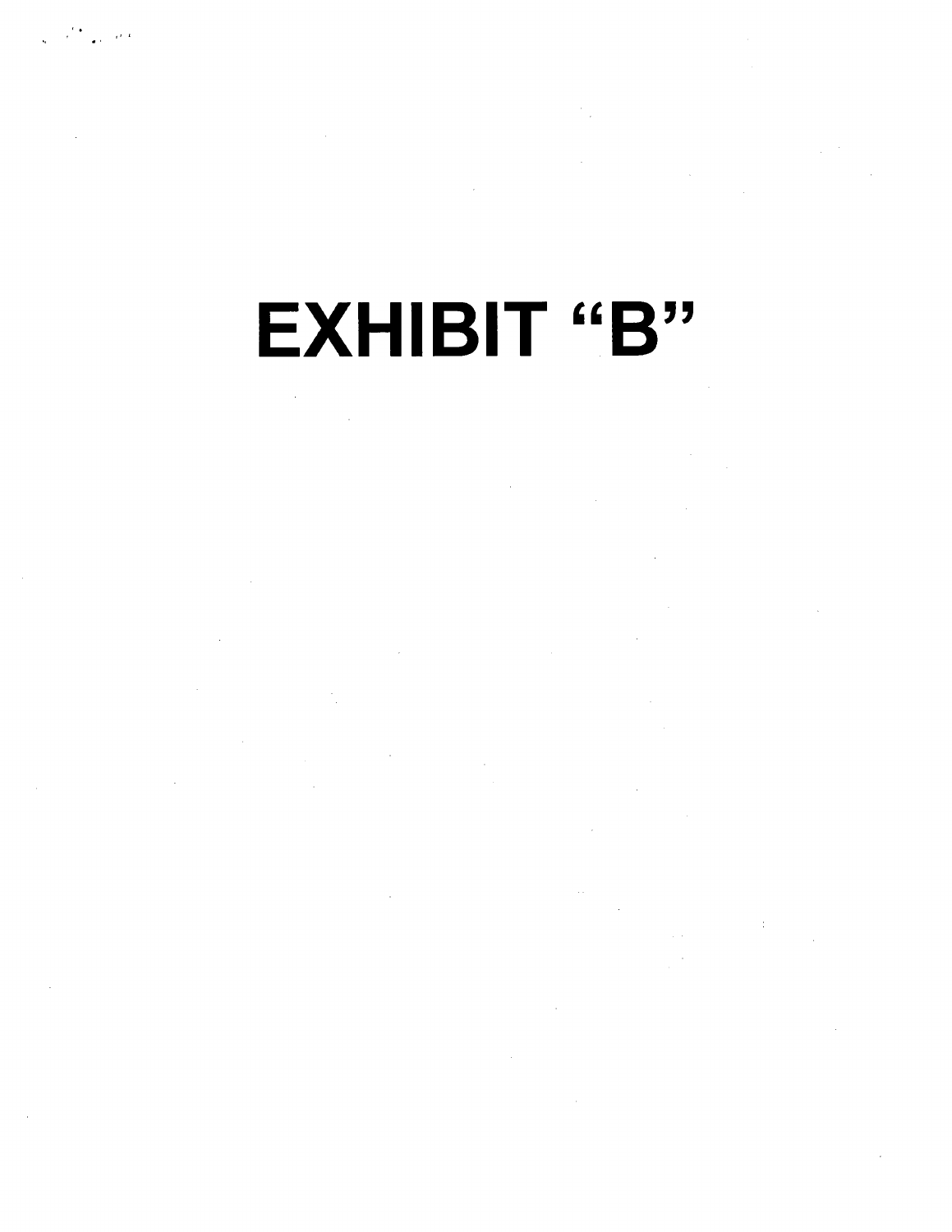| HADDON + COWAN |                          |
|----------------|--------------------------|
|                | architects collaborative |



| 1412 Collier St, Suite C | PH 512 374 9120<br>Austin, Texas 78704 | 5123749122 | www.architectscollaborative.net |  |
|--------------------------|----------------------------------------|------------|---------------------------------|--|
|                          |                                        |            |                                 |  |

28 January 2013

 $\sqrt{2}$  . The set of  $\sqrt{2}$ 

Mr. Floyd Batiste Port Arthur Economic Development Corporation 4173 39th Street Port Arthur, Texas 77642

Re: Proposal for Professional Services for Port Arthur EDC's New Office

Dear Floyd:

H A D D O N + C O W A N Architects Collaborative (HCAC) is pleased to present this proposal ("Proposal") to the Port Arthur Economic Development Corporation (PAEDC) ("Owner") for Programming, Concept Development, and Construction Documents for the renovation of the Port Arthur Savings Building located at 501 Proctor St in Port Arthur, Texas, including new offices for the PAEDC (the "Project)." This Proposal includes General Terms and Conditions which are attached to, and incorporated into this Proposal. The Proposal and the General Terms and Conditions are referred to as the "Agreement" and those documents refer to HCAC as the "Architect."

#### PROJECT DESCRIPTION

HCAC shall be the architect of record for the Programming, Building Survey, and Basic Services (Schematic Design, Design Development, Construction Documents, and Construction Administration). The project includes core and shell renovation of approximately 19,500 sq ft on three levels of the existing building and tenant improvements for the PAEDC.

The Programming and Building Survey shall be preformed simultaneously to allow the design team to compile all of the information needed to start the Basic Services. For the Building Survey, the Owner shall contract with a demolition contactor to assist in the exploratory demolition that needs to occur. HCACwill coordinate the scope of work with the demolition contractor.

Once the Programming and Building Survey is completed, HCAC and their consultants will proceed with the Basic *Services.* These services include Schematic Design, Design Development, Construction Documents, Bid Negotiations, and Construction Administration that are detailed below. The Basic*Services* shall document the scope of work for the restoration of the exterior of the building, providing code compliant egress elements and elevators, restoring the existing lobby area, provide for offices, lobbies, conference rooms, and other function per the Program developed for each tenant.

HCAC will contract with the following consultants:

Design Team Manager: Civil Engineering: Landscape Architecture: Structural Engineering: Interior Design: MEP Engineering:

Vincent P. Hauser, Architect To be determined To be determined Steinman Luevano Structures Edwards+Mulhausen Interior Design La Mette Consulting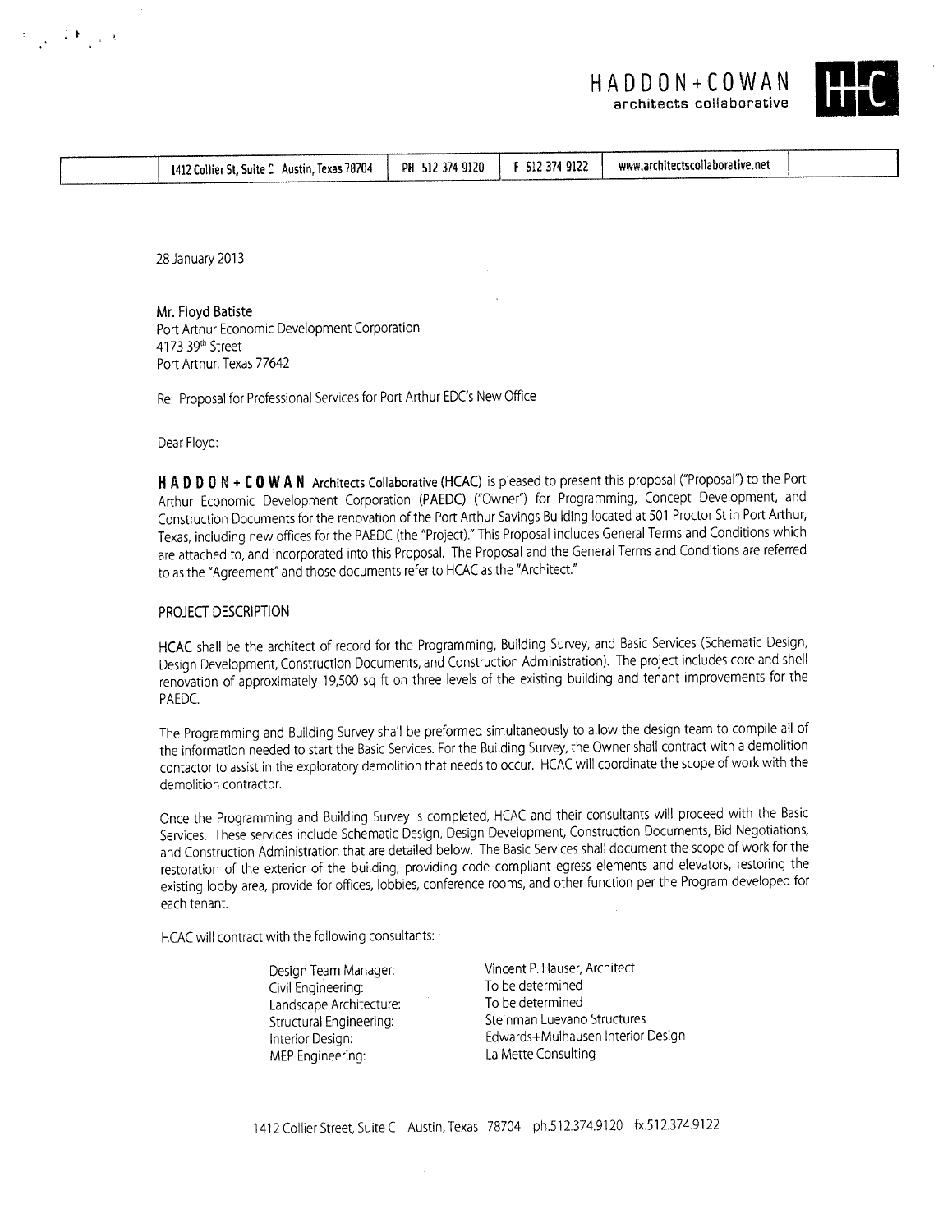#### SCOPE**OF** SERVICES

 $\mathbf{v} = \left( \begin{array}{cc} 1 & \mathbf{r} \\ \mathbf{r} & \mathbf{r} \end{array} \right)$  ,  $\mathbf{r} = \mathbf{r}$ 

The Scope of Services for Architect is as follows:

- 1. Meet with Owner to discuss priorities, decisions, and goals. HCACwill work with the Owner and a Demolition Contractor to develop a scope of work to allow for investigational demolition so the team can verify existing conditions.
- 2. Programming will consist of HCAC and the Owner meeting the user groups to determine what the requirements are for each group and how they relate to each other. From this information, HCACwill develop a project concept plan for approval by the Owner.
- 3. After approval of the project concept and a notice to proceed, HCACwill proceed with Schematic Design. Schematic Design will identify the project concept and project scope.
- 4. Once the Schematic Design Package is approved by the Owner, HCAC will work with their consultants to provide a Design Development Package.The Design Development Packagedrawings shall illustrate and describe the refinement of the design of the Project, establishing the scope, relationship, forms, size and appearance of the Project by means of plans, section and elevations, typical construction details, and equipment layouts. HCAC will coordinate with the Owner's consultants.
- 5. After approval of the Design Development Package, HCAC will work with their consultants to provide a Construction Document package for the construction of the above reference project. The Construction Documents shall include drawings and specifications for those portions of the Project designed by the design team and that establish the quality levels of materials and systems required for the Project. HCAC will coordinate with the Owner's consultants.
- 6. Furniture design, speciation, and overseeing installation.
- 7. Conduct a design review meeting at the completion of each phase.
- 8. HCAC or their consultants will not be responsible for providing cost estimates or evaluations.
- 9. HCAC will not be responsible for Zoning and / or permitting. HCAC will support the Owner with required information, but the Owner is responsible for obtaining permits.
- 10. HCAC will provide Construction Administration services and coordinate with the Owner's representative the National Development Council during construction to include project meeting / site visits, responses to RFI's, review of submittals, application for payment, and project closeout.
- 11. HCAC will provide support to the Owner in the following tasks: Updating the existing project schedule and budget, responding to proposed tenant Letters of Intent and Tenant Improvement Scope / Workletters, general contractor qualifications, monthly progress reports to City Council and primary financing entity.

#### DELIVERY of SERVICE

The Architect's services will be performed as expeditiously as is consistent with professional practice. Architect will develop, with the National Development Council, a reasonable schedule for the project. This schedule shall allow an appropriate amount of time for each phase. Architect, however, shall not have any liability in the event of any deviations from the schedule.

#### ADDITIONAL SERVICES

Any services beyond the Basic Services outlined above shall be considered Additional Services, and subject to additional compensation. Additional Services include, but are not limited to; significant changes to previously approved Drawings or Specifications; changes in applicable codes, laws or regulations subsequent to the Client's approval of the Drawings and Specifications. Additional Services shall be billed at \$95.00 per hour or proposed on at the request of the Client. Approval in writing of all additional services will be required.

#### REIMBURSABLE EXPENSES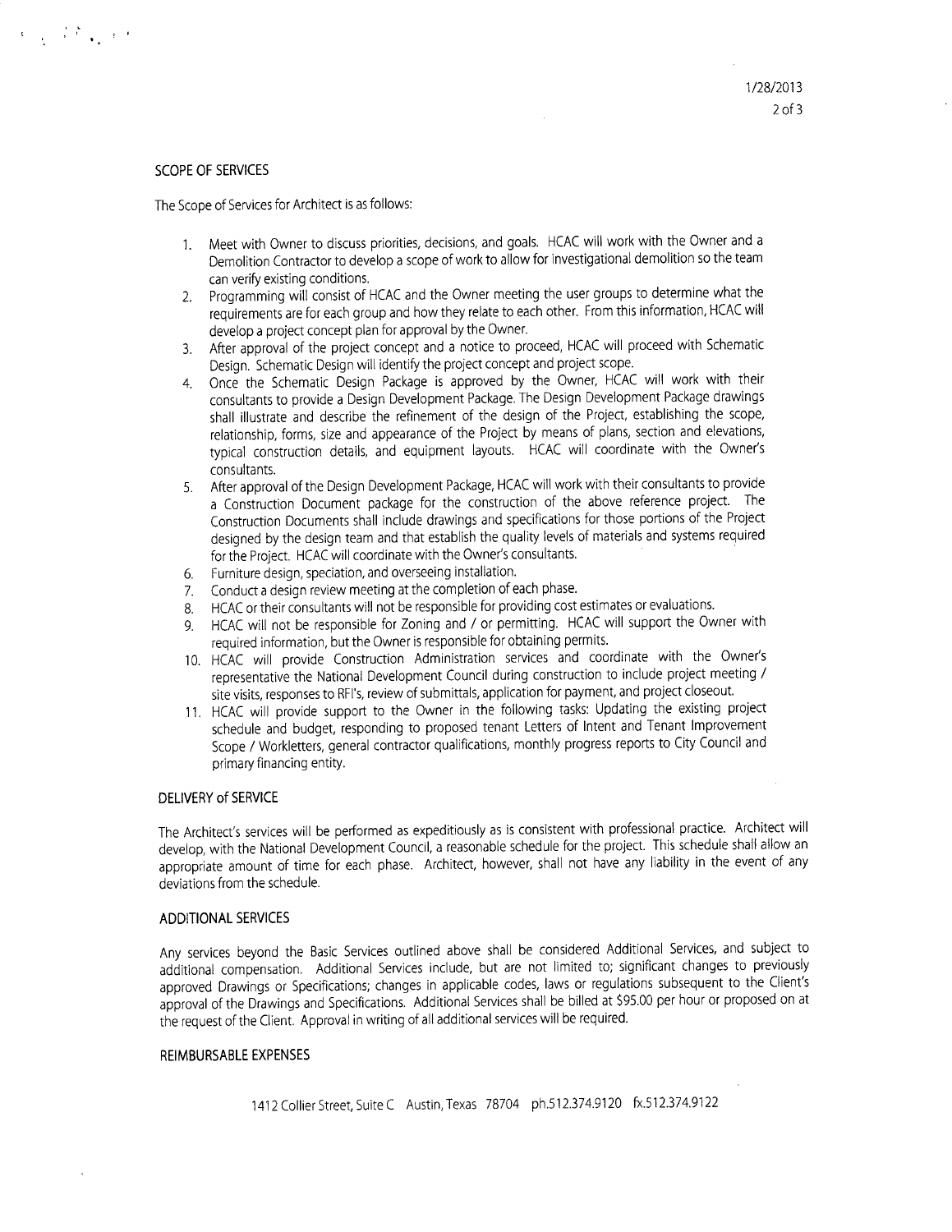*1/2812013* 30f3

Reimbursable expenses are in addition to the Professional Fees. Reprographics (excluding internal plots and printing), courier services, travel beyond the City of Austin limits and other normal out-of-pocket costs directly associated with Architect's services are considered reimbursable expenses. Reimbursable expenses will be billed at 1.10 times their cost. The estimated reimbursable expenses are \$50,000.00.

### PROFESSIONAL**FEES**

, where  $\mathcal{L}$  , and  $\mathcal{L}$ 

For the Architect's services noted above for the period described, we propose a lump sum fee of \$326,000.00. The reimbursable expenses are exclusive of the professional fee. Invoices for professional services and reimbursable expenses shall be billed the end of each month, based on percent complete. Invoices are due within 30 day of receipt.

#### SUPPLEMENTAL CONDITIONS

Signatures below authorize  $H A D D O N + C O W A N$  architects collaborative to proceed with the scope of work outlined above. It is anticipated that the parties will enter into a standard AlA agreement.

We appreciate the opportunity to provide architectural services on the Project. If there are any questions regarding the Proposal, please do not hesitate to call.

Cordially,

Michael Haddon, AlA **HADDON+COWAN** architects collaborative

Accepted By Client:

**Mr.** Floyd Batiste Port Arthur EDC

1412 Collier Street,Suite C Austin, Texas 78704 ph.512.374.9120 fx.512.374.9122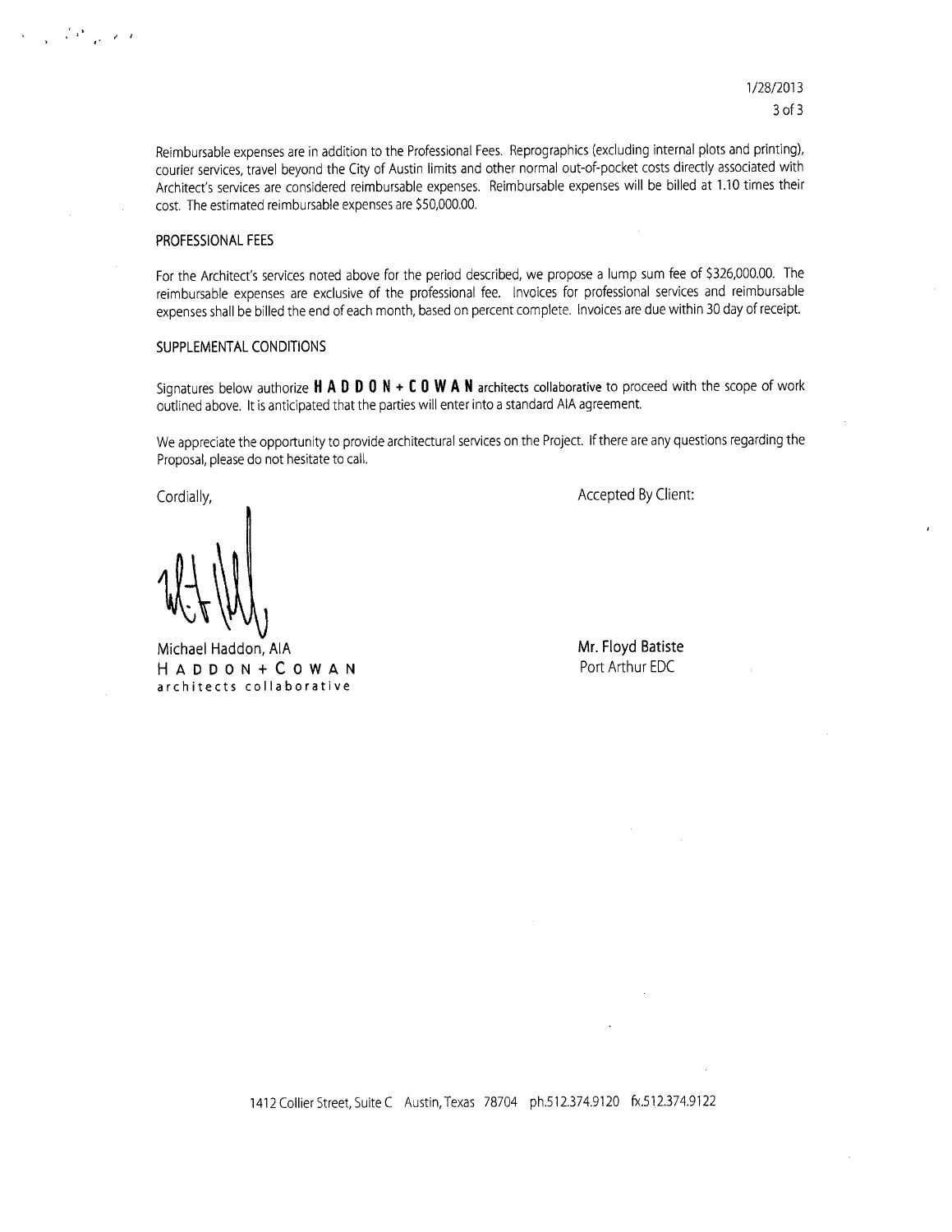#### HADDON + COWAN ARHICTECTS COLLABORATIVE PROFESSIONAL SERVICES AGREEMENT PART II -TERMS AND CONDITIONS

This Professional Services Agreement is made and entered into between Port Arthur Economic Development Corporation ("Client") and Haddon + Cowan Architects Collaborative. ("Architect") 1412 Collier St, Austin, Texas 78704. This Agreement consists of two parts: Part 1 Proposal-Scope of Services and Compensation; and Part 11- Terms and Conditions.

1.1 Services. In connection with the property described in the Proposal ("Property"), Architect shall render the professional services ("Services") for the project described in the Proposal ("Project") as outlined in the Proposal and any Amendments.  $\overline{1}$  Term. Architect shall be retained by Client as of the date

1.2 Agreement. The Professional Services Agreement includes the Proposal, Amendments to the Proposal, and these Terms and Conditions (collectively, the "Agreement").

#### ARTICLE 2: PROPOSALS

" .

2.1 Scope. The Proposal(s) shall identify the specific scope of Services to be performed by Architect and those subconsultants specifically identified as having a direct contractual relationship with Architect ("Subconsultants") in the Proposal. The Proposal shall also identify the amount and type of compensation for the Services. Any services not specifically identified in the Proposal are excluded unless added as additional services with additional compensation to Architect.

2.2 **Acceptance of Agreement**. Client shall authorize and Architect shall commence work upon Architect's receipt of the properly executed and signed Proposal(s), as may be amended from time to time. If the Agreement is not executed by Client within thirty (30) days of the date tendered, it shall become invalid unless: (1) Architect extends the time in writing; or (2) at the sole option of Architect, Architect accepts Client's oral authorization to proceed with the services, in which event the terms of the oral authorization shall include all the terms of this Agreement. Architect's performance of the services under the oral authorization shall be in reliance on the inclusion of all the terms of this Agreement.

#### ARTICLE 3: CHANGES

3.1 Changes. The Architect and Client may at any time, by written amendment, make changes within the general scope of individual Proposal(s) or relating to services to be performed. If such changes cause an increase or decrease in the Architect's cost of, or time required for, performance of any services under individual Proposals, an equitable adjustment shall be made and reflected in a properly executed Amendment.

3.2 Regulatory Changes. In the event that there are modifications or additions to regulatory requirements relating to the services to be performed under this Agreement after the date of execution of this Agreement, the increased or decreased cost of performance of the services provided for in this Agreement and

ARTICLE 1: PROFESSIONAL SERVICES subsequent Proposals shall be reflected in an appropriate Proposal Amendment.

#### ARTICLE 4: THE TERM

Client executes the attached Proposal until the Services have been fully performed or until the Architect's Services are terminated under provisions of the Agreement. Architect will pursue completion of Services in accordance with the timely completion specified in the Proposal and any amendments thereto. Architect shall not be liable or responsible for any delays caused by circumstances beyond Architect's control.

#### ARTICLES: DUTIES

5.1 Access. Client will provide Architect with access to the Property or to any other site as required by Architect for performance of the Services.

5.2 Client-furnished Data. Client shall provide all criteria and full information as to Client's requirements for the Project, designate a person to act with authority on Client's behalf in respect to all aspects of the Project, examine and respond promptly to Architect's submissions, and give prompt written notice to Architect whenever he observes or otherwise becomes aware of any defect in the work.

Client shall also do the following and pay all costs incident thereto: Furnish to Architect core borings, probings and subsurface exploration, hydrographic surveys, laboratory tests and inspections of samples, materials and equipment and similar data; appropriate professional interpretations of all of the foregoing; environmental assessment and impact statements; architectural or other engineering design documents, and any other information previously made available to the Client, which may be required by Architect, all of which Architect may rely upon in performing its Services.

Client shall provide such legal, accounting, independent cost estimating and insurance counseling services as may be required for the Project, any auditing service required in respect of contractor(s)' applications for payment, and any inspection services to determine if contractor(s) are performing the work.

5.3 Other Information. Architect will rely upon commonly used sources of data, including database searches and agency contacts. Architect does not warrant the accuracy of the information obtained from those sources and has not been requested to independently verify such information.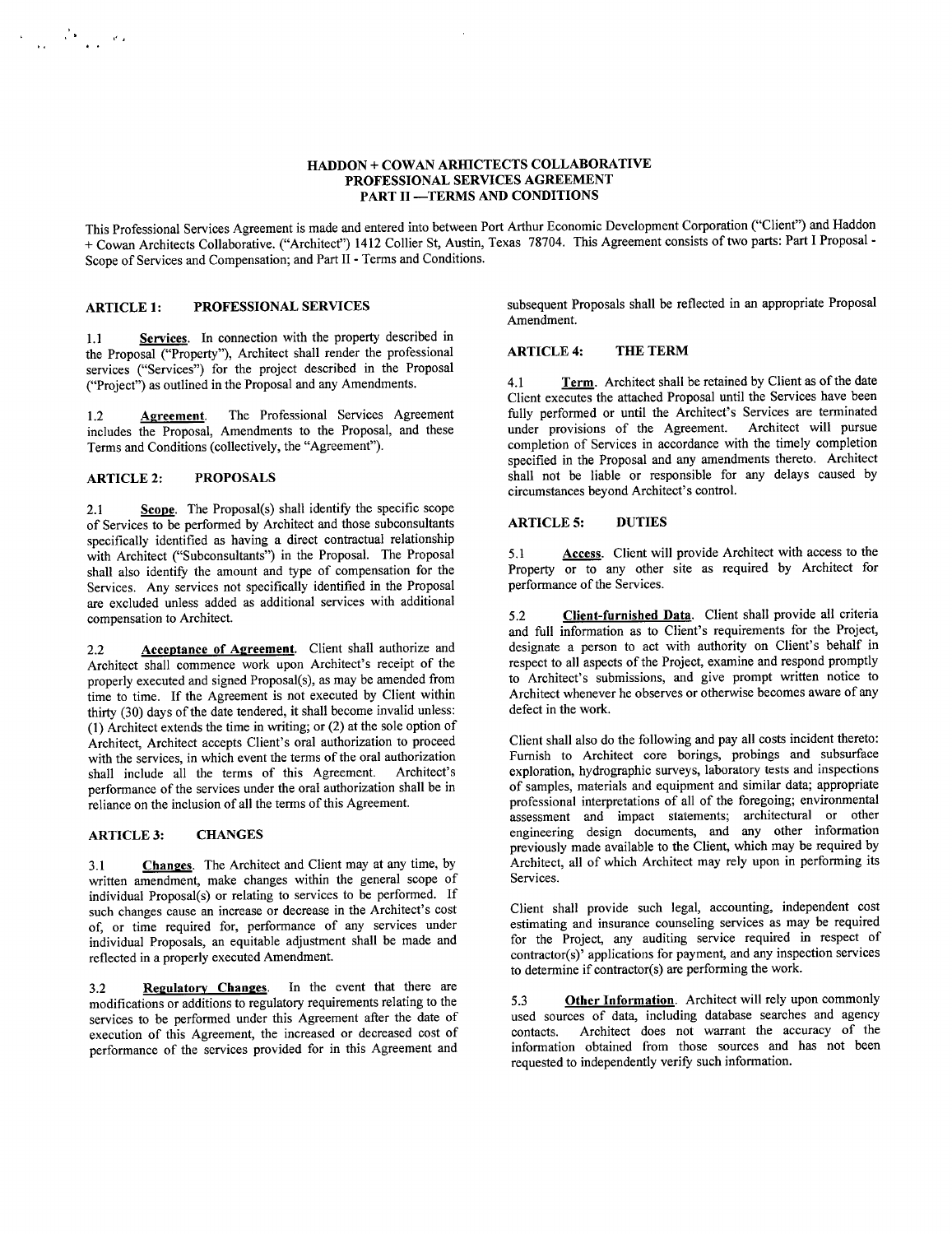5.4. Ownership of Documents. All designs, drawings, specifications, documents, and other work products of the Architect (collectively, the "Documents"), whether in hard copy or electronic form, are instruments of service for the services and are owned by the Architect regardless of whether or not services are completed. Reuse, change or alteration of the Documents by the Client or by others acting through or on behalf of the Client is not permitted without the written consent of Architect. The Architect grants to Client a nonexclusive license to reproduce the Documents solely for the purpose of constructing and maintaining the Project. Any termination of the Agreement prior to final completion of construction of the Project shall terminate this license. Upon such termination, and unless otherwise agreed by Architect in writing, the Client (and any third party who received copies of the Documents from Client) shall refrain from making further reproductions of the Documents and shall return to the Architect within seven days of termination all originals and reproductions in the Client's possession, custody and control. ANY REUSE, CHANGE OR ALTERATION BY THE CLIENT OR THIRD PARTIES IS AT THEIR OWN RISK AND CLIENT AGREES TO HOLD HARMLESS AND INDEMNIFY THE ARCHITECT, ITS OFFICERS, PARTNERS, EMPLOYEES, AND SUBCONTRACTORS FROM ALL CLAIMS, DAMAGES LOSSES, EXPENSES AND COSTS (INCLUDING ATTORNEYS' FEES), INCLUDING, BUT NOT LIMITED TO, CLAIMS FOR ARCHITECT'S ALLEGED NEGLIGENCE, ARISING OUT OF OR RELATED TO SUCH AUTHORIZED OR UNAUTHORIZED REUSE, CHANGE OR ALTERATION.

5.5. Reporting Obligations. Client has responsibility for complying with all legal reporting obligations. Nothing in the Agreement precludes Architect from providing any notices or reports that it may be required by law to give to governmental entities.

5.6 Laboratory Services. In performing services, Architect may request that Client provide independent testing laboratory services. Architect will rely on the accuracy of the testing laboratory services. Architect will not, and Client shall not rely upon Architect to, check the quality or accuracy of the testing laboratory's services.

5.7. Changed Conditions. The Client shall rely on the Architect's judgment as to the continued adequacy of the Agreement in light of occurrences or discoveries that were not originally contemplated by or known to the Architect. Should Architect call for contract renegotiation, the Architect shall identifY the changed conditions necessitating renegotiation and the Architect and the Client shall promptly and in good faith enter into renegotiation of this Agreement. If the terms cannot be agreed to, the parties agree that either party has the right to terminate the Agreement.

5.8 Site Visit. All conclusions, opinions and recommendations relating to site issues will be based upon site conditions at the Property as they existed at the time of Architect's site visit, if any. Any report should not be relied upon to represent conditions at a later date. This paragraph does not obligate Architect to visit the site.

5.9 Opinions of Cost. Should Architect provide any cost opinions, it is understood that those opinions are based on the experience and judgment of Architect and are merely opinions. Architect does not warrant that actual costs will not vary from those opinions because, among other things, Architect has no control over market conditions.

5.10 Construction Observation. If construction phase services are included in the Services, the Architect will periodically visit the Project during construction on the number of occasions indicated in the Proposal, or as Architect determines in Architect's sole opinion, to become generally familiar with the progress and quality of the contractors' work and to determine if the work is proceeding in general accordance with the Contract Documents. The Client has not retained the Architect to make detailed inspections or to provide exhaustive or continuous Project review and observation services. The Architect does not guarantee the performance of, and shall have no responsibility for, the acts or omissions of any contractor, subcontractor, supplier or any other entity furnishing materials or performing any work on the Project. Client acknowledges that Architect is not responsible for any failure of any contractor, subcontractor, supplier or any other entity furnishing materials or performing any work on the Project to construct the Project or manufacture materials in accordance with the Documents or any applicable legal requirements. Architect shall not be responsible for the means, methods, techniques, sequences or procedures of construction selected by contractor(s) or the safety precautions and programs incident to the work of contractor(s).

5.11 Permits. Client is responsible for obtaining and complying with all required permits or other approvals of, and for giving any required notices to, all governmental and quasigovernmental authorities having jurisdiction over the Services or the Property. Before Architect performs the Services, Client will provide Architect evidence satisfactory to Architect that all required permits or other approvals have been obtained and that all required notices have been given. Client will provide to Architect copies of any such permits or any such notices, together with any other relevant information that will alert Architect to the requirements of such permits, approvals, or notifications.

#### ARTICLE 6: COMPENSATION OF SERVICES

6.1 Compensation of Services. Architect's compensation for services shall be set forth in individual Proposal(s).

6.2 Compensation. Client agrees to pay Architect for Services in accordance with the Agreement. Expenses directly related to these Services, including reproduction, travel, long distance telephone bill, express mail, special deliveries and subcontractor expenses shall include a ten percent (10%) markup on cost.

6.3 Payments. Architect will invoice Client monthly in accordance with the terms and conditions of the Proposal, and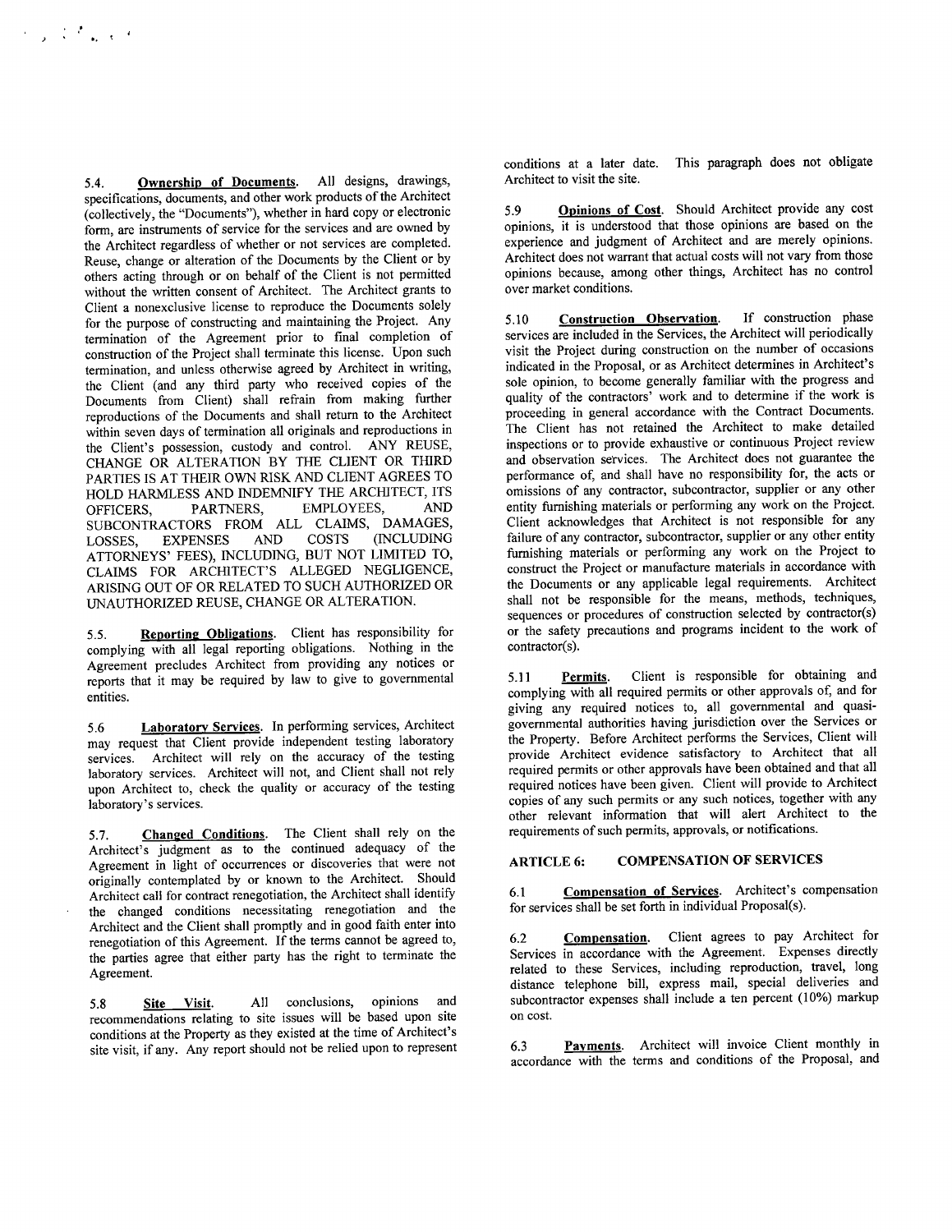amendment(s) for Services and reimbursables. Client agrees to promptly pay Architect the full amount of each such invoice upon receipt. In no event shall Architect's failure to bill monthly constitute default under the terms and conditions of this Agreement.

6.4 Right to Stop Performance. If Client does not pay any amount due to Architect within thirty (30) days after the invoice date, Architect may, upon three (3) additional days verbal or written notice to Client, stop performance of the Services until payment of the amount owed has been received.

6.5 Interest. Payments due and unpaid to Architect under the Agreement shall bear interest at the rate of twelve percent (12%) per annum, or lesser if required by law, calculated from the date of the invoice, if the payment is not made within thirty (30) days of the date of the invoice.

6.6 Attorney's Fees. In the event Architect's invoices for Services are given to any attorney for collection, or if suit is brought for collection, or if they are collected through probate, bankruptcy, or other judicial proceeding, then Client shall pay Architect all cost of collection, including the maximum attorney's fees allowed by law and court costs, in addition to other amounts due.

#### ARTICLE 7: TERMINATION OF SERVICES

7.1 Termination. This Agreement may be terminated, either by Client or by Architect, without cause, at any time prior to completion of Architect's services, upon seven (7) days written notice to the other at the address of record. Upon receipt of written notice from Client to discontinue work, the Architect shall discontinue work under this Agreement. Such termination shall release Architect from any further obligation to provide Services to Client on this Agreement, but all obligations of Client shall continue. In the event Client terminates the Agreement based on Client's reasonable opinion the Architect has failed or refused to prosecute the work efficiently, promptly or with diligence, the Architect shall have at least ten (10) days, from the receipt of written notification by Client, to cure such failure to perform in accordance with the terms of this Agreement or Proposal(s).

Client waives any and all claims it has against Architect arising out of termination of this Agreement by Architect. Client waives any and all claims, causes of action, or damages that it has or may have against Architect for failure to perform further services under this or any other Agreement with Client.

7.2 Compensation in Event of Termination. Upon termination by either Client or Architect, Client shall pay Architect with respect to all contracted Services rendered and expenses incurred before termination an amount fixed by applying the Architect's standard hourly rates, in force at the time of termination, to all Services performed to date, in addition to termination settlement costs the Architect reasonably incurs relating to commitments which had become firm before the termination.

#### ARTICLE 8: RELATIONSHIP OF PARTIES

8.1 Independent Contractor. It is understood that the relationship of Architect to Client shall be that of an independent contractor. Neither Architect nor employees of Architect shall be deemed to be employees of Client.

#### LIMITATIONS OF LIABILITY ARTICLE 9:

9.1 Limitation of Liability. TO THE FULLEST EXTENT PERMITTED BY LAW, THE TOTAL LIABILITY OF ARCHITECT. ITS EMPLOYEES, OFFICERS, ARCHITECT, ITS EMPLOYEES, SUBCONSULTANTS AND SUBCONTRACTORS, TO CLIENT OR ANY PARTY CLAIMING BY, THROUGH OR UNDER CLIENT, FOR ANY AND ALL INJURIES, CLAIMS, LOSSES, EXPENSES, OR DAMAGES WHATSOEVER FROM ANY CAUSE OR CAUSES, INCLUDING, BUT NOT LIMITED TO, STRICT LIABILITY, BREACH OF CONTRACT, BREACH OF WARRANTY, NEGLIGENCE, OR ERRORS OR OMISSIONS SHALL NOT EXCEED THE ARCHITECT'S TOTAL FEE. NOTWITHSTANDING ANY OTHER PROVISION OF THE AGREEMENT, NEITHER PARTY SHALL BE LIABLE TO THE OTHER FOR ANY PUNITIVE, SPECIAL, INCIDENTAL, OR CONSEQUENTIAL DAMAGES INCURRED DUE TO THE FAULT OF THE OTHER PARTY, REGARDLESS OF THE NATURE OF THIS FAULT OR WHETHER IT WAS COMMITTED BY THE CLIENT OR BY ARCHITECT, THEIR EMPLOYEES, AGENTS, SUBCONSULTANTS, OR SUBCONTRACTORS. CONSEQUENTIAL DAMAGES INCLUDE, BUT ARE NOT LIMITED TO, LOSS OF USE AND LOSS OF PROFIT.

9.2 No Certification. Architect shall not be required to sign any documents, no matter by whom requested, that would result in Architect having to certify, guarantee, or warrant the existence of conditions whose existence Architect cannot ascertain. The Client also agrees not to make resolution of any dispute with Architect or payments of any amount due to Architect in any way contingent upon Architect's signing any such certification.

9.3 Asbestos or Hazardous Materials. It is acknowledged by both parties that Architect's scope of services does not include any services related to asbestos or hazardous or toxic materials. In the event Architect or any other party encounters asbestos or hazardous or toxic materials at the Property, or should it become known in any way that such materials may be present at the Property or any adjacent areas that may affect the performance of Architect's Services, Architect may, at its option and without liability for consequential or other damages, suspend performance of Services on the Project until the Client retains appropriate specialist consultant(s) or contractor(s) to identify, abate, and/or remove the asbestos or hazardous or toxic materials and warrant that the Property is in full compliance with applicable laws and regulations.

9.4 Delays. Architect is not responsible for delays caused by factors beyond Architect's reasonable control, including but not limited to delays because of strikes, lockouts, work slowdowns or stoppages, accidents, acts of God, failure of any governmental or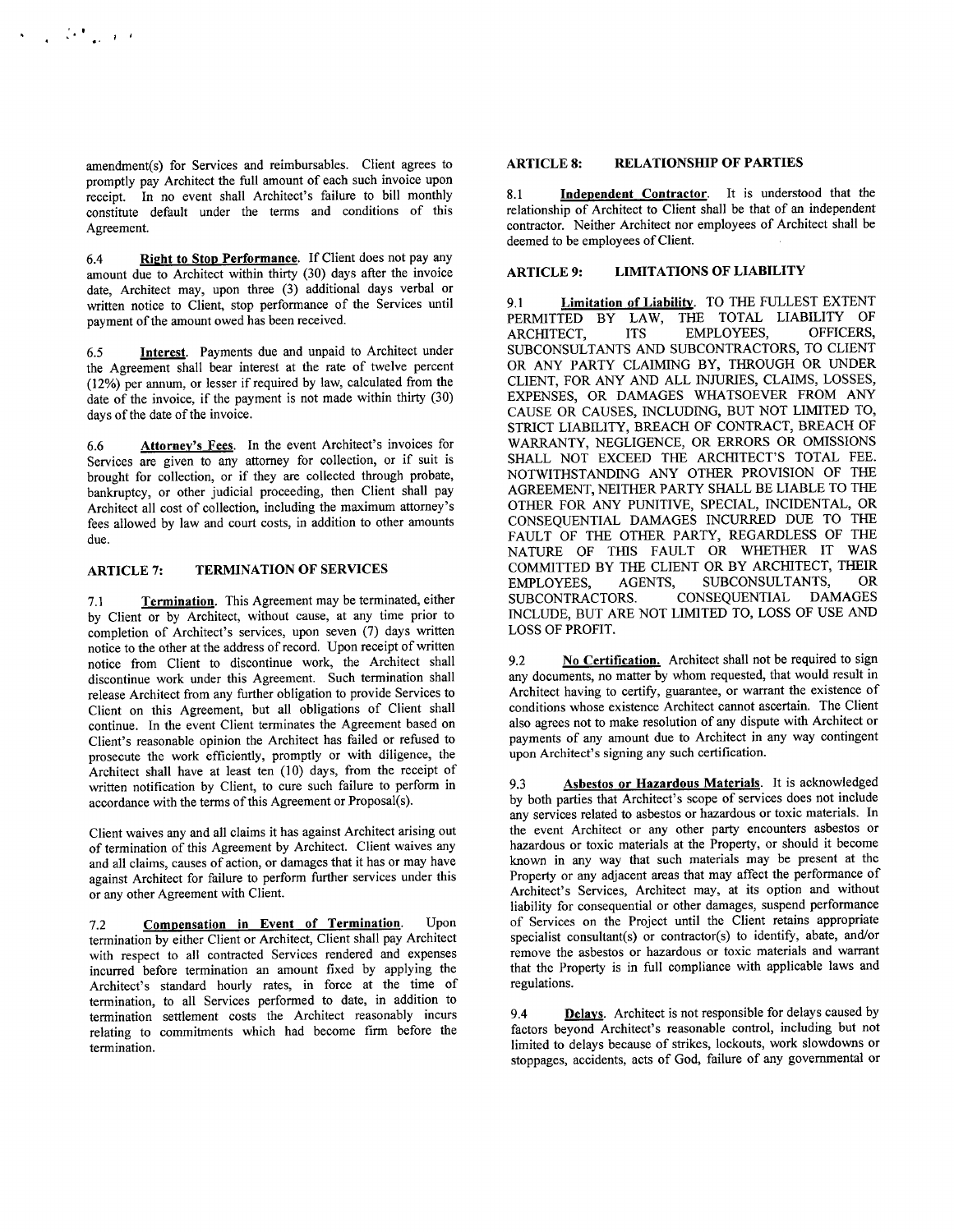other regulatory authority to act in a timely manner, failure of the Client to furnish timely information or approve or disapprove of Architect's Services or work product promptly, or delays caused by faulty performance by the Client or by contractors of any level. When such delays beyond Architect's reasonable control occur, the Client agrees Architect is not responsible for damages, nor shal1 Architect be deemed to be in default of this Agreement. In the event such delay exceeds ninety (90) days, Architect shal1 be entitled to an extension of time equal to the delay and an equitable adjustment in compensation. In the event Architect is delayed by the Client and\_such delay exceeds thirty (30) days, Architect shall be entitled to an extension of time equal to the delay and an equitable adjustment in compensation.

9.5 Project Enhancement. If, due to Architect's error or omission, any required item or component of the Project is omitted from Architect's documents, Architect shal1 not be responsible for paying the cost to add such item or component to the extent that such item or component would have been otherwise necessary to the Project or otherwise adds value or betterment to the Project. In no event will Architect be responsible for any cost or expense that provides betterment, upgrade, or enhancement of the Project.

, . , , ,

10.1 Entire Agreement. The Agreement contains the entire agreement between Architect and Client, and no oral statements or prior written matter shall be of any force or effect. The Agreement may be modified only by written document executed by both parties.

10.2 Modifications. No one has authority to make variations in, or additions to, the terms of this Agreement on behalf of Architect other than one of its officers, and then only in writing signed by him.

10.3 Governing Law. The Agreement shall be governed by and construed in accordance with the laws of the State of Texas.

10.4 Venue. Architect and Client agree that the services will be performed or partially performed in Jefferson County, Texas, and the venue of any action under the Agreement shal1 be exclusively in Jefferson County, Texas.

10.5 Severability. If any provision of the Agreement is held to be illegal, invalid or unenforceable under present or future laws, such provision shall be fully severable and the Agreement shall be construed and enforced as if such illegal, invalid or unenforceable provision is not a party hereof, and the remaining provisions shall remain in full force and effect. In lieu of any illegal, invalid or unenforceable provision, there shall be added automatically as a part of the Agreement, a provision as similar in terms to such illegal, invalid or unenforceable provision as may be possible and be legal, valid and enforceable.

10.6 Construction of Agreements. The parties acknowledge that each party and, if it so chooses, its counsel have reviewed and revised the Agreement and that the normal rule of construction to the effect that any ambiguities are to be resolved against the drafting party shall not be employed in the interpretation of the Agreement or any amendments or exhibits.

10.7 Successor and Assigns; No Third Part Beneficiaries. Client, for himself and partners, if any, and Architect, for itself, each binds himself or itself and its successors, executors, administrators and assigns to the other party to this Agreement and to partners, successors, executors, administrators and assigns of such other party in respect to all covenants of this Agreement. Neither Client nor Architect shall assign, sublet, or transfer his interest in this Agreement without the written consent of the other. Nothing herein shall be construed as giving any rights or benefits hereunder to anyone other than Client and Architect. Client and Architect agree that there are no third party beneficiaries to this Agreement. Client's representative signing below warrants that he or she has ful1 authority to bind Client to this Agreement and further warrants that Client has an ownership interest in the real property that is part of the Project. Client's representative signing below agrees to indemnify, save, and hold Architect harmless for any and all claims, causes of action, and damages that may arise against Architect if the representations contained in this Paragraph are not correct.

ARTICLE 10: MISCELLANEOUS Nothing in the Agreement restricts Architect's ability to hire subconsultants or others in connection with the Services. Notwithstanding anything to the contrary in this Agreement, Architect shall have no obligation to hire any subconsultants unless the services of subconsultants are specifically included in the Proposal. The Services and any reports or other documents prepared under this Agreement are for the sole benefit and sole use of Client and are not for the use of any other person. Only Client may rely upon the Agreement and the Services, unless the Architect gives Client prior and specific written approval.

#### 10.8 Not Used

10.9 **Mediation**. Any claim, dispute or other matter in question arising out of or related to this Agreement shall be subject to non-binding mediation as a condition precedent to the institution of legal proceedings by either party. If such matter relates to or is the subject of a lien arising out of the Architect's services, the Architect may proceed in accordance with applicable law to comply with the lien notice or filing deadlines prior to resolution of the matter by mediation or other legal proceedings.

Each party agrees to include a similar mediation provision in all agreements with independent contractors and consultants retained for the Project and to require all independent contractors and consultants also to include similar mediation provisions in al1 agreements with their respective subcontractors, suppliers, and Subconsultants, thereby providing for mediation as the initial method for dispute resolution between the parties to all those agreements.

The parties shall share the mediator's fee and any filing fees equally. The mediation shall be held in the county where the Project is located, unless another location is mutually agreed upon. Agreements reached in mediation shall be enforceable as settlement agreements in any court having jurisdiction thereof.